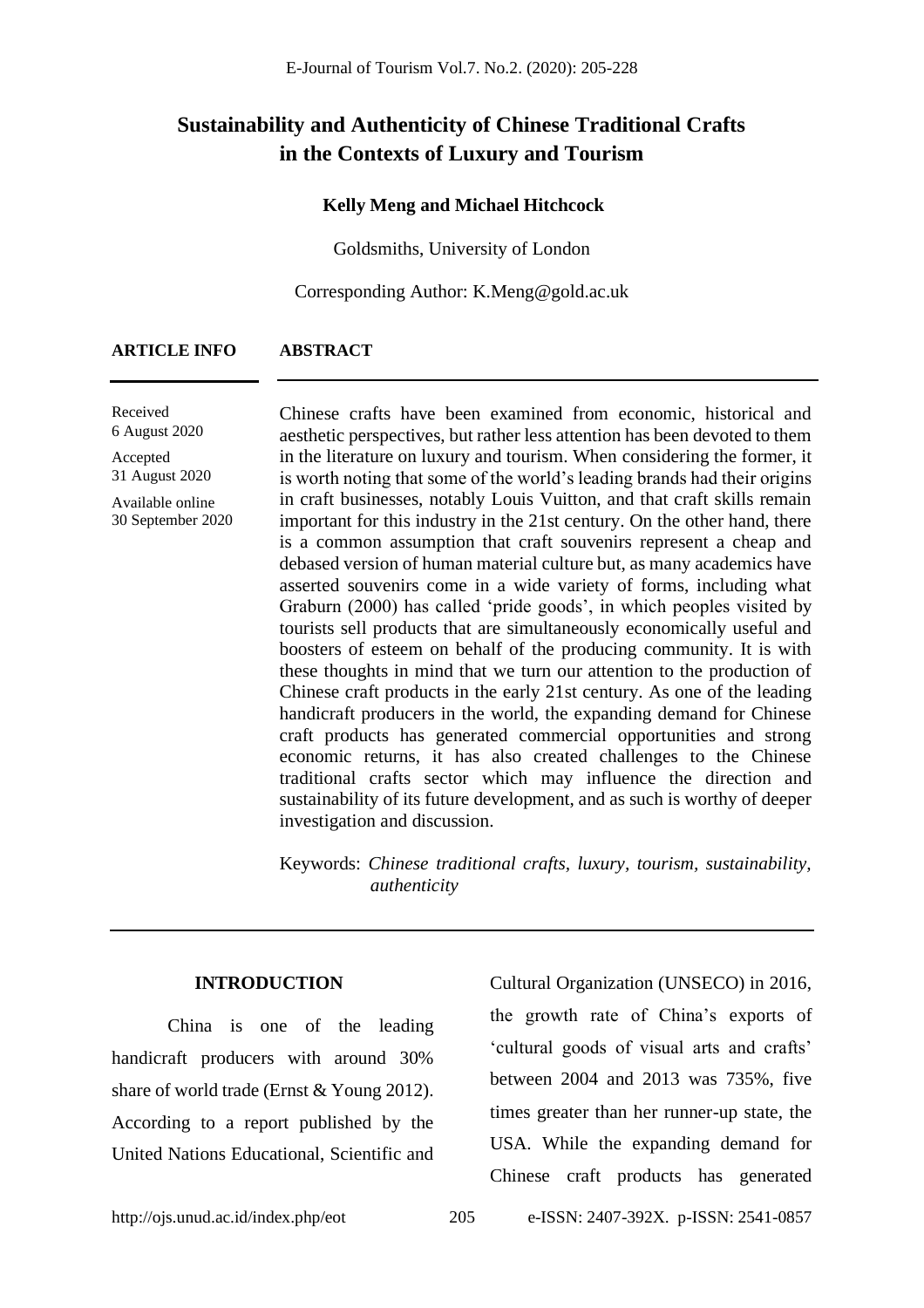commercial opportunities and strong economic returns, it has also created challenges to the Chinese traditional crafts sector which may influence the direction and sustainability of its future development, and as such is worthy of deeper investigation and discussion.

Chinese crafts have been examined from economic, historical and aesthetic perspectives, but rather less attention has been devoted to them in the literature on luxury and tourism. When considering the former, it is worth noting that some of the world's leading brands had their origins in craft businesses, notably Louis Vuitton, and that craft skills remain important for this industry in the  $21<sup>st</sup>$  century. On the other hand, there is a common assumption that craft souvenirs represent a cheap and debased version of human material culture but, as an edited collection by Hitchcock and Teague (2000) showed, souvenirs come in a wide variety of forms, including what Graburn (2000) has called 'pride goods', in which peoples visited by tourists sell products that are simultaneously economically useful and boosters of esteem on behalf of the producing community. It is with these thoughts in mind that we turn our attention to the production of Chinese craft products in the early 21<sup>st</sup> century.

http://ojs.unud.ac.id/index.php/eot 206 e-ISSN: 2407-392X. p-ISSN: 2541-0857 In this paper, we review the issues and challenges that the Chinese traditional craft sector is facing due to the historical

transformation, before we propose a 'luxury approach' as a strategy to seek for a more sustainable trajectory of development. What should be noted from the outset is that this work refers to the products of the Han Chinese, the country's major ethnic group, and not the country's renowned minorities, though the authors have been inspired by work in this area by authors such as Gina Corrigan (2002).

# **CRAFT & ART**

The ultimate etymology of the English term 'craft' is uncertain, but there does appear to be a strong link with the various versions of the Germanic and Nordic term 'kraft', which has connotations of 'strength' and 'power' and more infamously with the Nazis use of the term in the slogan 'kraft durch freude' or 'strength through joy'.

The Germanic/Norse sense of the term was expanded in Old English to include notions of skill, dexterity, art science and talent and something that was built or made. Mediaeval cities later became centres for guilds built around collectives of crafts producers and the idea that they embodied 'mysteries', which later evolved into 'worshipful companies' and later charitable organisations as the need for skilled craftwork declined as Britain industrialised. Indeed, the authors of this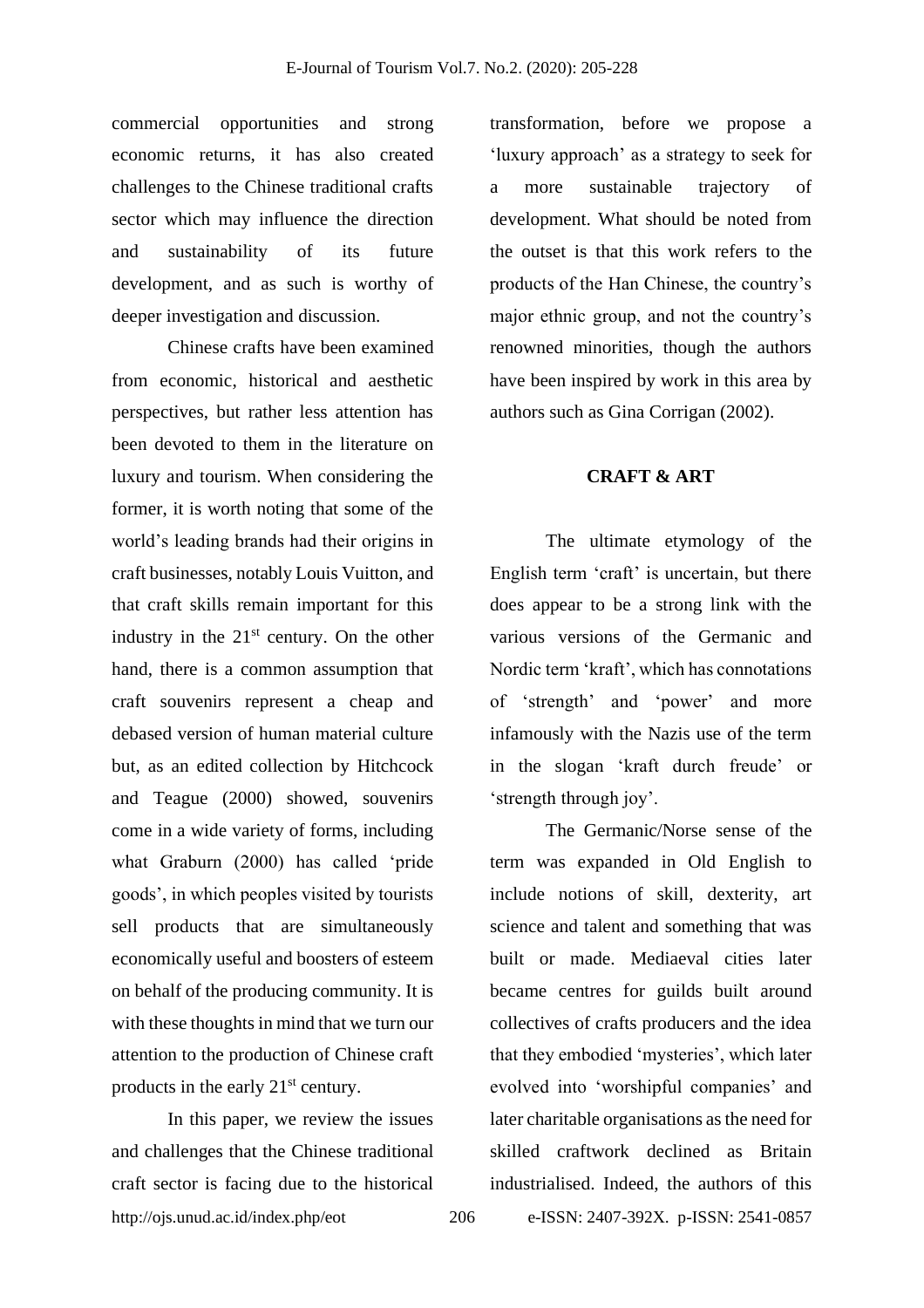paper both work for Goldsmiths College, which was founded by the descendants of the old precious metalworking guild of that name.

The terms 'craft' is also often association with notions of 'tradition', though this is not invariably the case. However, as this paper discusses Chinese crafts, which have a long history it is worth considering what 'traditional' actually means, especially in its etymological sense in English which contains notions of beliefs or practices handed down over the generations. Ultimately, it has origins in the Jewish sense of tradition based on Mosaic Law, but appears to have come into English from the late 13th century French concept of 'tradicion', meaning transmission or handing over.

In other words, there is association of passing down knowledge or skills over the generations, though not invariably with the same family, and thus has relevance in the Chinese context where notions of tradition are closely associated with the concept of culture (文化wehua). The term appears to be derived from 'wen  $(\circ \chi)$ ', which is associated with the weaving of colours, ornamentation and goods, and 'hua (化)' meaning variation, creation and formation.

There was period of time when craft was considered irrelevant to any kind of

creative work (Greenhalgh 2002), but we started rethinking the value of 'craft' when the field of crafts begun to shadow impacts on our societal values. In modern history, it was almost 150 years ago when 'craft' last evoked scholarly debates among various academic disciplines. The 'Arts and Craft Movement' was sparked in the 1880s in Britain, largely as a reaction against the deficient product quality of mass mechanical production and the deprived social status of decorative art - craft objects with a functional nature (Risatti 2007, Greenhalgh, 1997 & 2010).

Since then discussions surrounding the craft and art relationship has never quite resolved the questions whether 'craft' should be separated from 'art', or could legitimately be defined as 'art'. Lees-Maffei and Sandino (2004: 207) believed the principle of defining (or differentiating) craft and art was to take into consideration the many changes occurring in any given historical, socio-cultural and geographical context.

During the  $20<sup>th</sup>$  Century, the boundary between craft and art became blurred. Greenhalgh (2002:1) pointed out that, whilst craft has been gradually "corralled into a particular enclosure", it is necessary to reflect on the emerging agendas (such as digitalisation in work design and product distribution) in the current field of craft, because these will

http://ojs.unud.ac.id/index.php/eot 207 e-ISSN: 2407-392X. p-ISSN: 2541-0857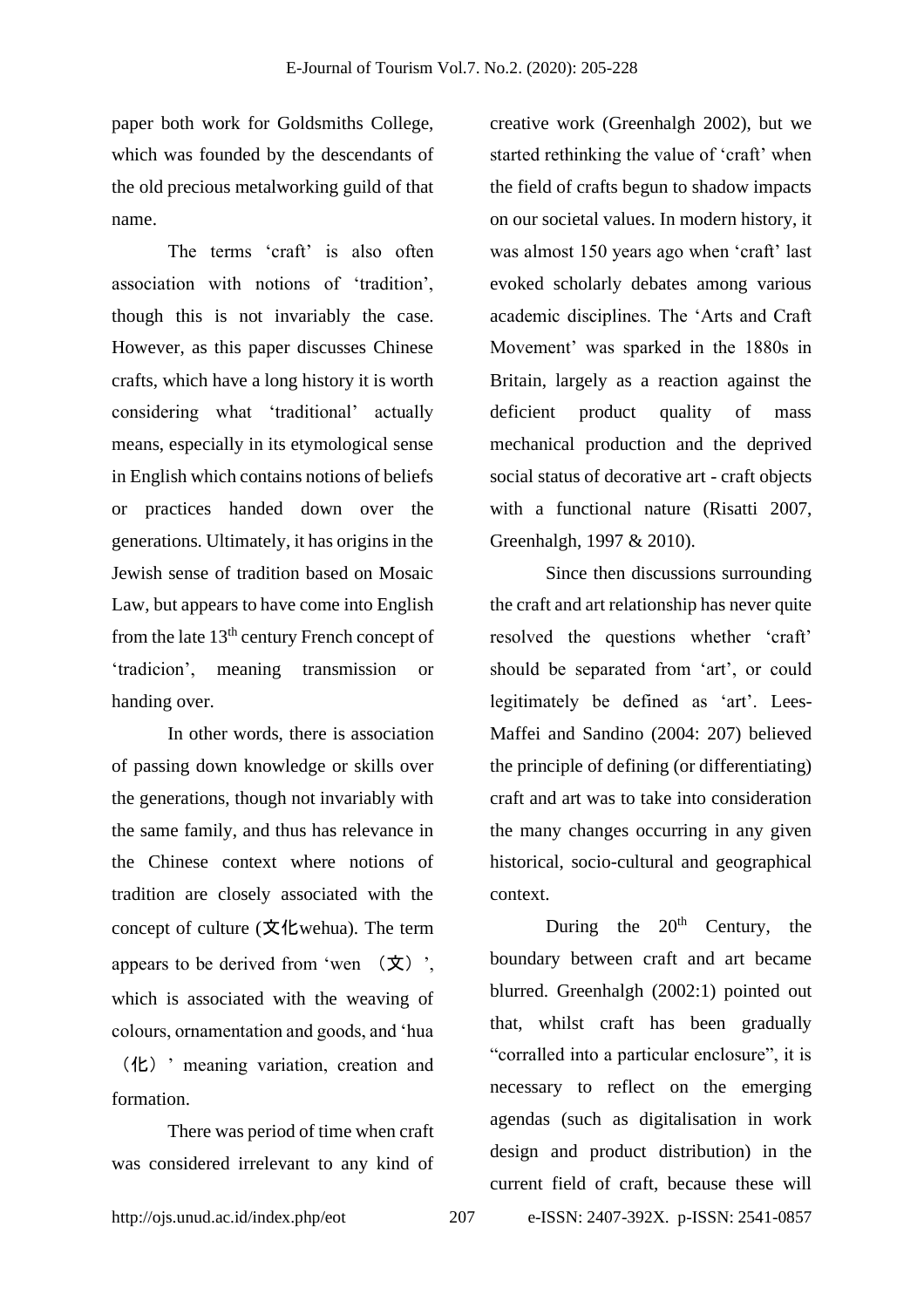manifest, unfold and impact on our society in the coming years. And now, just as we did more than a century ago, we need to rethink craft and re-evaluate its strategic relations with art (Shiner 2012).

In the final report jointly presented by UNSECO and the International Trade Centre (ITC), crafts were defined as the "products that are produced by **artisans**, either completely **by hand** or with the **help of hand-tool**s or even mechanical means, as long as the direct manual contribution of the artisan remains the most substantial component of the finished product" (UNESCO & ITC, 1997: 6). It goes on to conclude that the distinctive features of crafts "can be utilitarian, aesthetic, artistic, creative, culturally attached, decorative, functional, traditional, religiously and socially symbolic and significant which attribute to the special nature of artisanal products" (ibid). As Greenhalgh (2002:1) argued "crafts are a consortium of genres" which have been "deliberately placed together" but can "make sense collectively for artistic, economic and institutional reasons".

Greenhalgh's remark might sound harsh, but it indicates some important properties of crafts which help define and justify the identity of crafts and craftspeople, and being institutionally connected is one of them. Furthermore, both Thornton (2002) and Shiner (2012) contended that it is the multifaceted institutional nature of craft industry that has shaped the developing trajectory of 'craftworld' in the western culture, and it has certainly happened in China too, but often with more political interference.

## **A CHINESE VIEW OF CRAFTS, CRAFTSMAN AND CRAFTSMANSHIP**

# '**Crafts' in Chinese Translation**

What is significant is that crafts people have long had a clearly defined space in Chinese culture dating to the late Zhou Dynasty (1046-221 BCI). Scholars belonging to the legalist or Confucian tradition recognised four categories of people based on occupation which were *shi* (gentry or scholars), *nong* (peasant farmers) *gong* (crafts people) and *shang* (merchants and traders). These occupations were not invariably organised in this order and they were not seen as socioeconomic classes and were not hereditary. This arrangement stands in sharp contrast to two other major civilisations – India and Europe – where the role of crafts people has been studied in detail and in which heredity and social standing was accorded great significance in the pre-industrial era.

What is also interesting about China is that its crafts people attracted the attention of its renowned sages, namely Mozi (c.470-391BC) who is thought to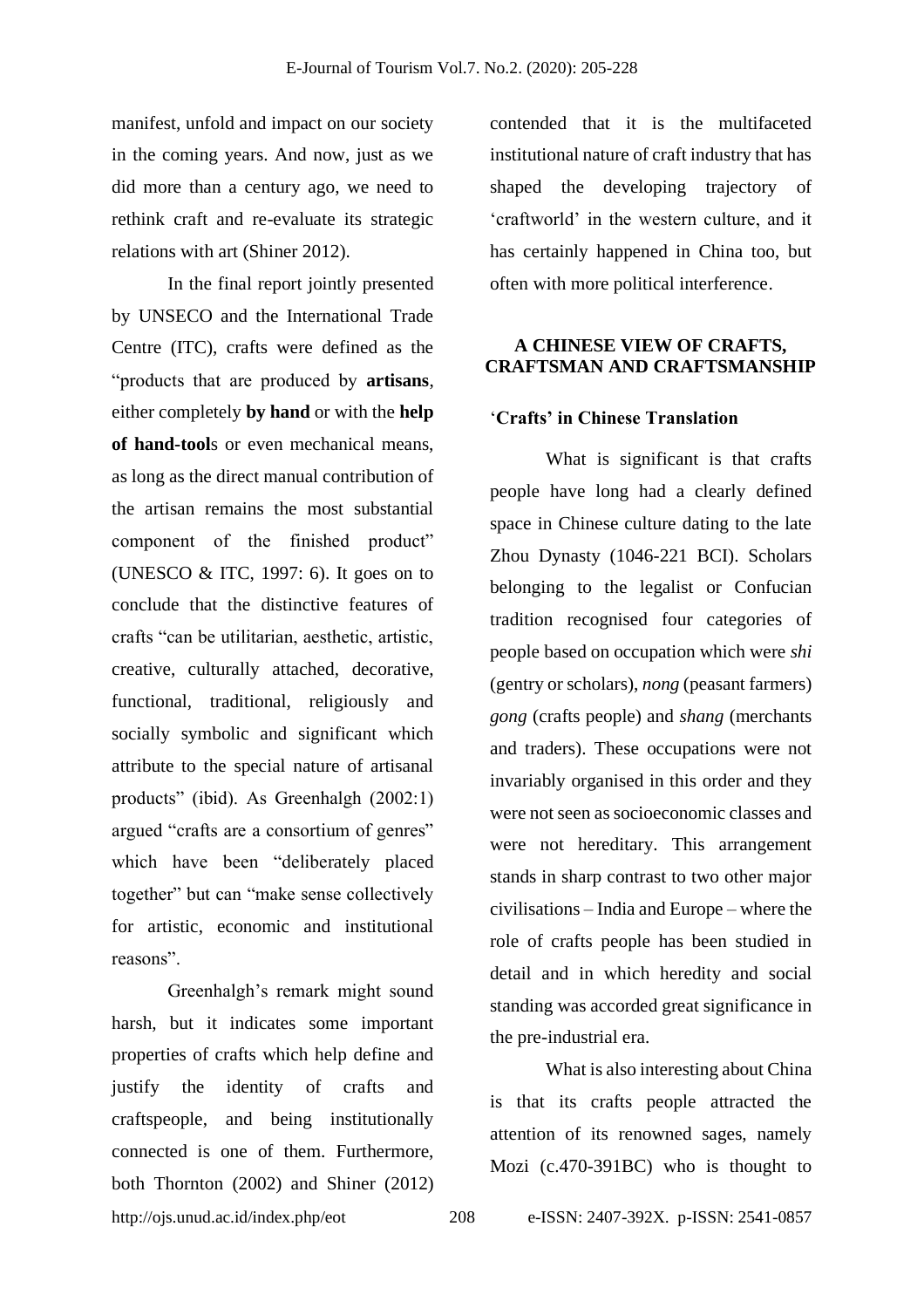have come from a lower artisanal background and managed to make his way in to the literary class or gentry. He was born in Tengzhou in what is now Shandong Province and there is some suggestion that his youth was troubled and that he was branded because of his misdemeanours and that his name, Mozi, which is not his original name but literally means the tattooed master (Eno 2010: 1), reflects this.

However, he seems to have overcome this inauspicious start to serve as a minister in the state of Song and to open a school for students who wished to become officials. Mozi argued against the betterestablished schools of thought of Confucianism and Daoism, placing emphasis on self-restraint, self-reflection and authenticity as opposed to obedience to ritual. He was also renowned as a carpenter and is attributed with designing a wide variety of mechanical objects ranging from water moving utensils to siege engines.

http://ojs.unud.ac.id/index.php/eot 209 e-ISSN: 2407-392X. p-ISSN: 2541-0857 His life is celebrated in the Mozi Museum in Shandong Province and current interpretation places him as something of working class and modern day Communist hero who designed tools that eased the lives of working people. His followers were mostly crafts people and technicians who were organised in a disciplined manner in the study of Mozi's technical and philosophical writings. In particular, the sage exhorted his followers to lead an

ascetic and self-restrained way of life and to renounce material and spiritual extravagance. It would not be misplaced to say that even in the 21st Century, the spirit of Mozi lives on among contemporary crafts people. The key point in relation to this discussion is Mozi's focus on authenticity, a term which frequently crops up in discussions with contemporary craft practitioners in China.

The Chinese term 'Gong Yi Mei Shu  $(\pm \overrightarrow{z})$  was first introduced by Chinese educator Cai Yuanpei in his book *The Origin of Art* in 1920 (Zhu 2009), which was a direct reference to the European and North American Arts and Crafts movement (and the later Japanese Mingei movement). Educated in Japan and influenced by western culture, Cai intended to import advanced Western thinking to China, however his translated Chinese phrase did not fully convey the two components of 'arts and crafts'.

'Gong Yi' can be closely translated as 'crafts' in the Chinese context, but 'Mei Shu' was a orthographically borrowed word from the Japanese 美術 (bijutsu), meaning 'beautiful technique' or 'techniques of creating aesthetic objects'. Whilst in the Japanese language 'Mei Shu' is equivalent to 'fine art' in the English sense, but in the context of the Chinese language it doesn't completely pair with the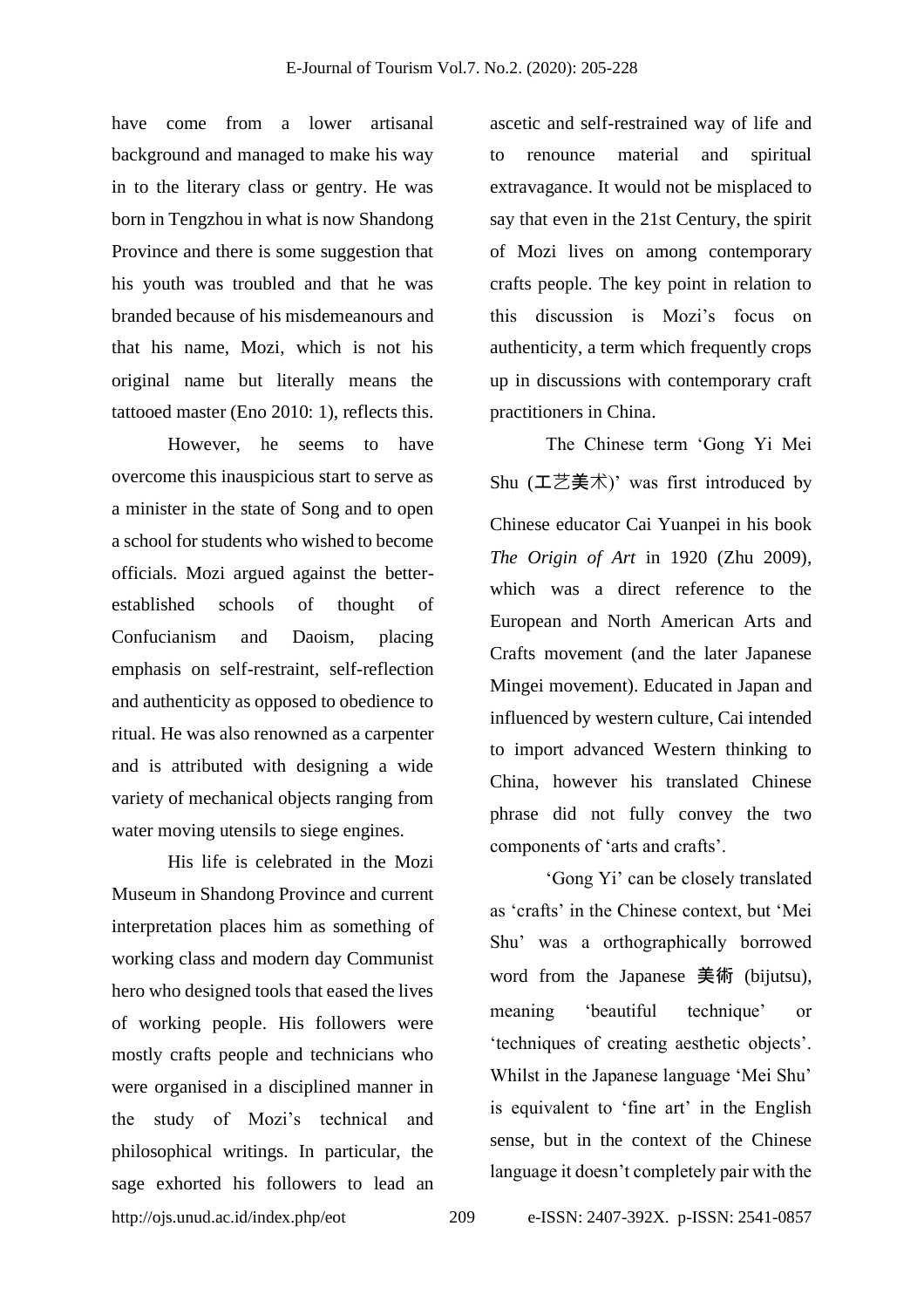meaning of 'fine art' encoded in the English language. And later when 'design' emerged from Germany as a new notion pioneered by Bauhaus with the aim of combining crafts and fine art, 'Mei Shu' was not able to reflect or connect to the new concept (Zhu 2009, Tian 2010). As a consequence of this combined complication, the term 'Gong Yi Mei Shu' has long stimulated debate among Chinese scholars, policymakers and industry practitioners.

## **A Dividing Line Between Crafts and Art**

After the communist party became the ruling party in 1949, the term 'Gong Yi Mei Shu' became commonly perceived by the public as synonymous with handicrafts in the wider Chinese social context, and it particularly applied to the traditional handicrafts that were exclusively manufactured for the purpose of overseas exports after 1950s (Zhu & Xu 2010, Zhu 2009). However, within academic circles divisions emerged as to whether 'Gong Yi Mei Shu' should be treated as a singular term which placed emphasis on artistic design, or should focus in a rather more limited sense of 'crafts' and specifically 'handicrafts' (Zhu 2009).

Before 2012, most degrees offered by Chinese higher education institutes (e.g. universities) were related to artistic design with the incorporation of western theory and techniques (Tang & Tao 2014), whereas on the other hand teaching and training in the design and production of crafts were conveyed through occupational schools. The consequence of this divergence within the educational system was that students graduating with a higher education degree would have a much better chance to gain access to professional jobs within the arts and crafts sector which might be labelled 'white collar', and who would thereby be considered to have a higher social status, as well as better income and career progression prospects. In contrast, students fully trained in the skills needed to produce crafts would be most likely to become 'blue-collar' workers who would normally work with their hands to produce physical products, but would garner less social respect and lower remuneration.

It seems the dividing line between crafts and art is quite clear in China, and is noticeably reflected in the differing social standing of craftsmen and artists. In addition, the social status of Chinese craftsmen has traditionally been embedded within the hierarchies of Chinese society. Furthermore, the craftsmen community is further divided into levels based on the degree of association that craftspeople are able to claim with the country's hierarchical institutions, which means the closer craftspeople are able to link with the central

http://ojs.unud.ac.id/index.php/eot 210 e-ISSN: 2407-392X. p-ISSN: 2541-0857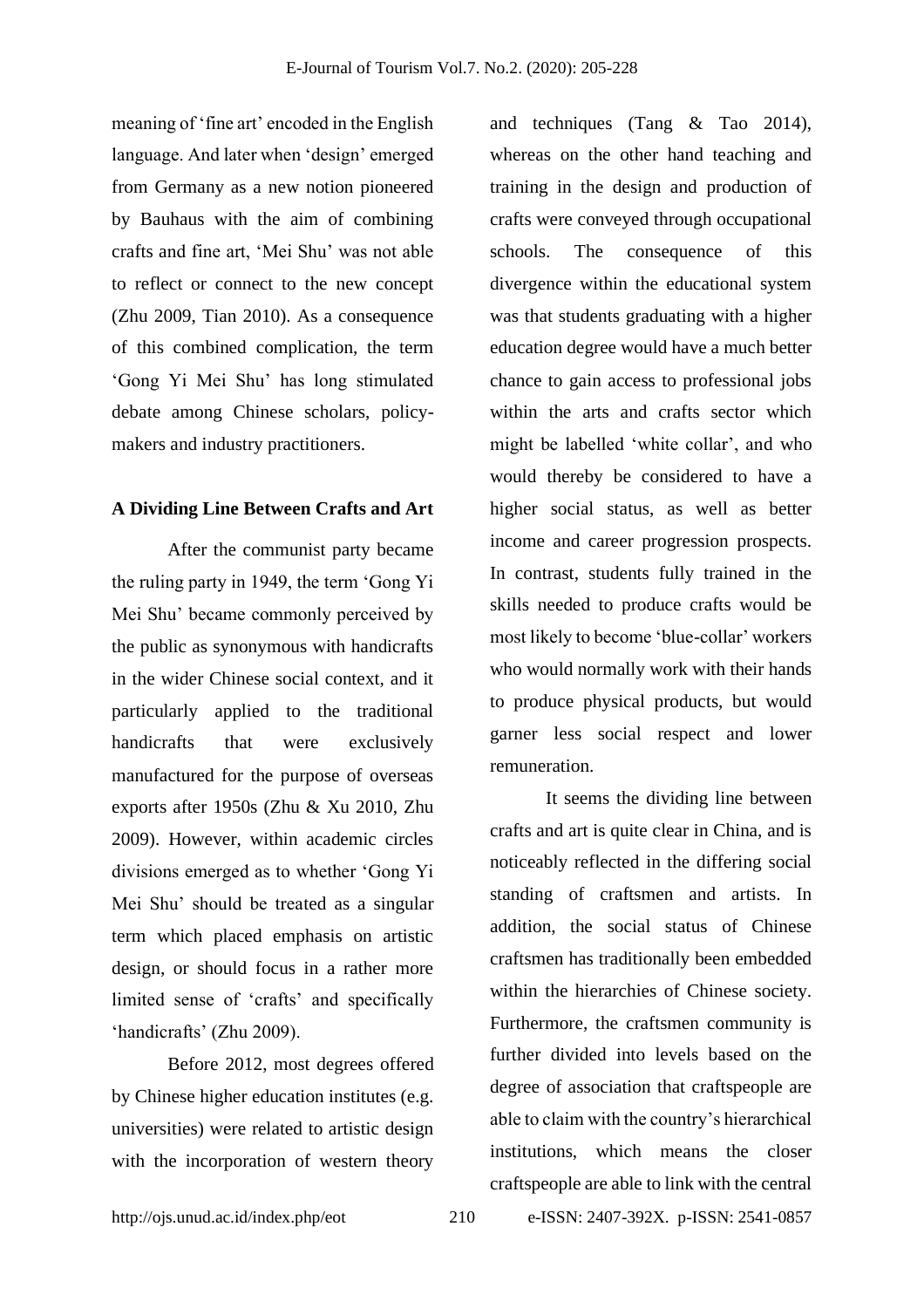governmental powers (such as the imperial courts and aristocracy communities in ancient China, and now most likely the PRC party apparatus), the more they are respected and hence their crafts are more visible, valuable and collectable (Xu, 2016).

Some Chinese scholars contest that the association between the Chinese crafts industry and political power is not in fact driven by the commercial market, but instead constitutes the typical political behaviour exerted within government circles. A consequence of this political behaviour is that, once a particular type of craft becomes a 'special supply' to the central political powers, the mass public will have restricted or zero accessibility to these crafts, whilst paradoxically possession of a rare item handmade by the favoured craftspeople with a higher social status or stronger political connections will be considered as the symbol of power.

## **Disappearing Craftsmanship**

In common with other Asian courtbased societies, a great deal of artisanal production in China was clustered around royal and noble centres. The demise of this kind of patronage following the establishment of the Republic has long posed a threat to the viability of these traditions. The expansion of domestic and inbound tourism since the 1980s has offered a potential source of revenue. For example, for Japanese tourists the purchase of a high end souvenir often represents the second largest expenditure after the purchase of the holiday itself.

What seems to have been neglected or overlooked over the last 100 years by the Chinese society and polity is that the skills and often localised specialisations associated with craftsmanship is something that has accumulated and evolved over centuries. In Western culture, people honour and appreciate the virtues of craftsmanship which may typically be considered to be the most important assets to the craft industry, to be nurtured, inherited and promoted (van Bergen 2017). There is a common acknowledgement, shared by both western and Chinese culture, that traditional craftsmanship embodies the crafts people's supreme skills, the extremely high quality and intricate detail of craft products and the sense of craftsmen "giving themselves to their work" (Bergadaà 2008:11, Xu 2016). But what has caused China gradually to lose some of the essence of its craftsmanship over the last century can be summarised mainly through three stages (Xu 2016): the dismantling of imperial power in the early 20<sup>th</sup> Century, which reduced the demand for high-end crafts by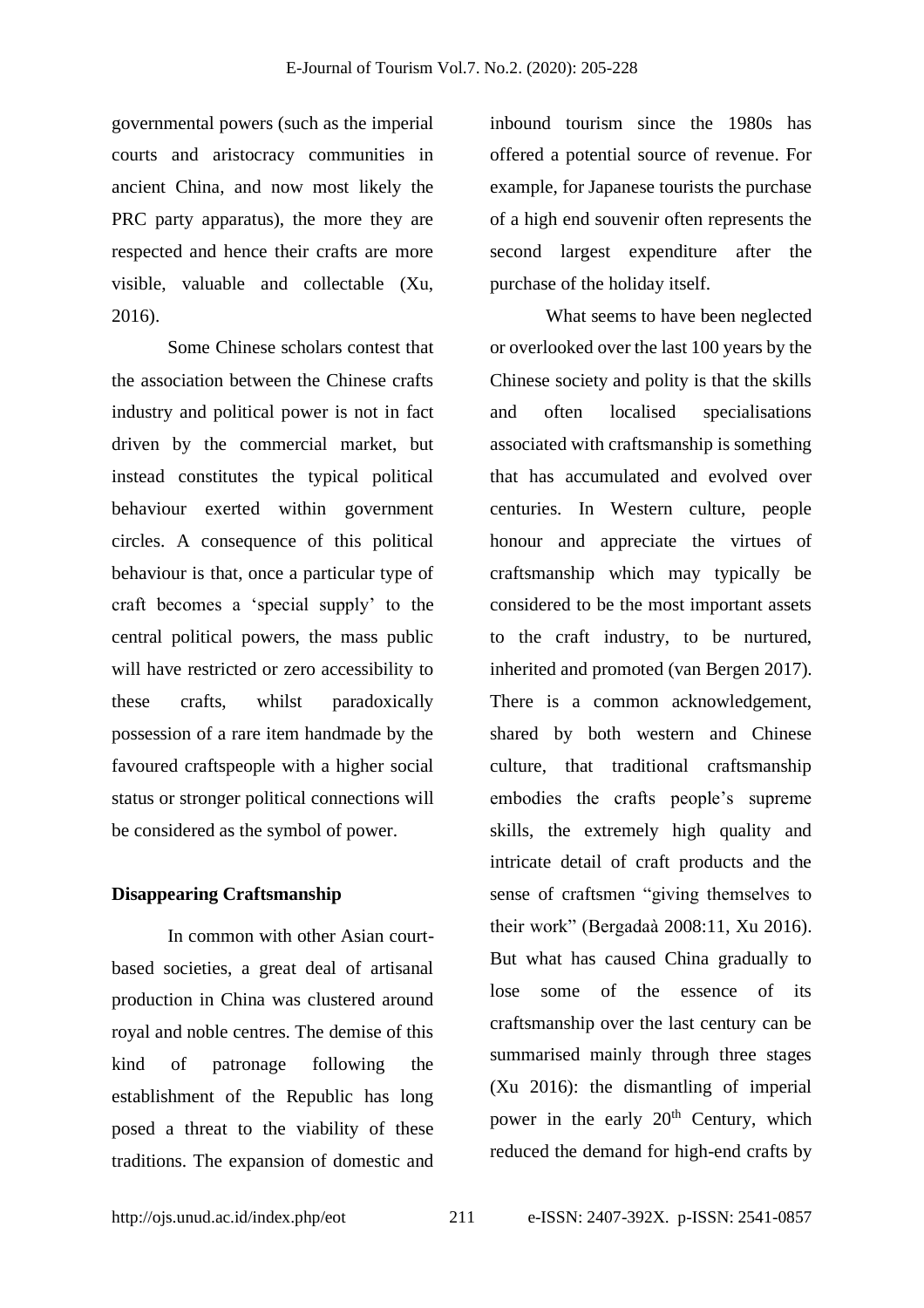the royal court and the aristocratic communities.

The second phase was during the period of Chairman Mao's leadership, when the central government had to prioritise the political focus on 'meeting people's basic needs' due to widespread poverty and product shortages, with crafts being given a lower priority, and high-end crafts shunned for their bourgeois associations. The Open Doors policy since the 1980s, meanwhile, has allowed wider access to national and international markets, but at a cost of mass and intensified production of craft items of questionable quality, and which has even earned for China a reputation of being the world's largest "provenance for counterfeit goods" (Europol & EUIPO 2017: 6).

Within such a commercial environment it has been very difficult for many Chinese crafts to stand out in international markets on the basis of the quality of craftsmanship, not least because craft themes are often related to Chinese myths and legends that are often unfamiliar to peoples abroad. Considerable interpretation may be required therefore to make these stories understandable and possibly at some cost.

#### **Reinstating Chinese Craftsmanship**

Since Chinese Primer Li Keqiang introduced the concept of the 'spirit of craftsmanship' in his government work report in March 2016, all genres of professions in the entire nation have since tried to fathom the concept. But what exactly does the new concept imply for Chinese society? Setting up as a central governmental project, the Chinese government wanted to encourage the nation in all industries to improve professional techniques and refine product quality in order to restore consumers' confidence towards domestic products in the face of fierce competition from foreign products.

Moreover, in 2017 the government released a 'Plan to Revitalise the Traditional Crafts', which aimed to "further promote traditional Chinese crafts" and "inject momentum into the protection of Chinese culture and heritage" (Hu 2017), with the objectives of increasing job opportunities and enhancing product diversity within the craft industry. What, then, are the particular implications of the 'plan' for the Chinese craft industry, as well as to the thousands of craftspeople in China?

Apart from pursuing professional excellence, the notion of 'craftsmanship spirit' is more about promoting a particular set of moral values, which had become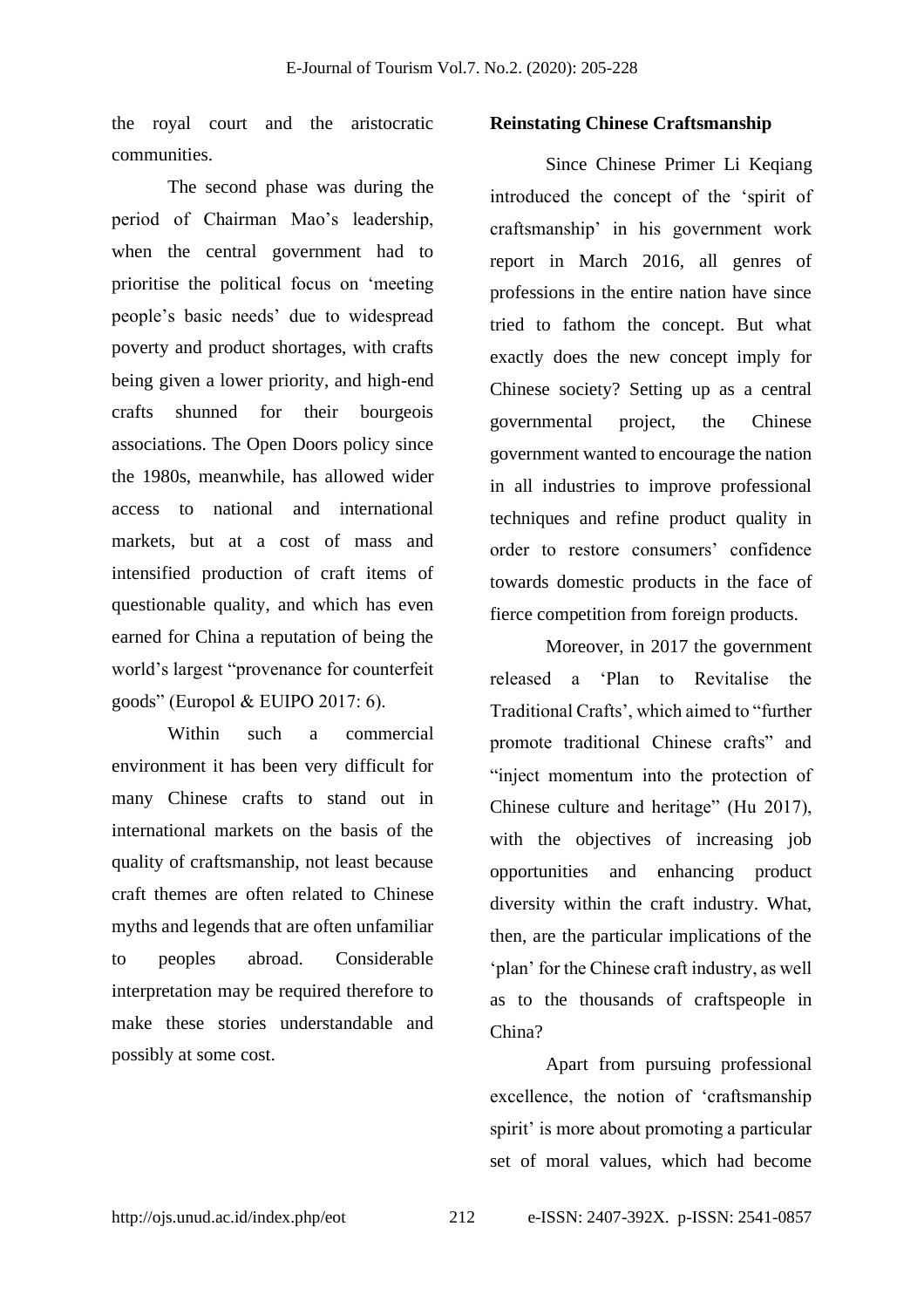understated in the money-driven society. But in his well-cited book, Sennett (2008) claimed moral imperatives only work for better results in a situation where they are institutionally organised. Since China rolled out the new concept as a national project, both central and local governments will provide sufficient policy and financial support, but the fine spirit that craftspeople traditionally held may take time to rekindle and require more interpersonal and emotional inputs to nurture (Coeckelbergh 2014).

In the following paragraphs, we are going to open discussion of the challenges that the traditional Chinese crafts face against this backdrop, as well as exploring the potential opportunities which the Chinese crafts sector might enjoy in the luxury segment of the market – something Chinese-made products have largely been absent from hitherto despite China having become one of the world's largest consumers of luxury goods.

# **SEARCHING FOR AUTHENTICITY – A CHALLENGE FACED BY TRADITIONAL CHINESE CRAFTS**

Traditional Chinese crafts generally refers to "a variety of handicrafts and techniques that have existed for over one hundred years and [are] marked by a long history, exquisite skills, have been passed on from generation to generation, have a complete technical process, have been made of natural materials, have a distinct national style and local features, and are renowned both at home and abroad" (State Council of the PRC 1997).

Bearing in mind the official definition, if we conduct a quick survey of the international auction houses in terms of their major bidding deals in recent years, it is not difficult to notice that both Chinese traditional crafts and Chinese buyers are near the top of the lists on both bidding sides (e.g. Sotheby's and Christie's). Also, in many major international art museums, we often find a particular section dedicated to traditional Chinese crafts (e.g. Victoria and Albert Museum) ambiguous understanding of the characteristics of 'authenticity' under different circumstances. Accordingly, we will explore the meaning of authenticity in the context of Chinese traditional crafts in two specific contexts: tourism and branding.

# **Authenticity in the context of luxury branding**

Authenticity is a concept that has been widely researched but often overused, particularly in the field of marketing. A widely held position is that authenticity is important for consumers and that customers want to acquire something that is real and not something that is fake (Gilmore and Pine, 2007), though as these authors

http://ojs.unud.ac.id/index.php/eot 213 e-ISSN: 2407-392X. p-ISSN: 2541-0857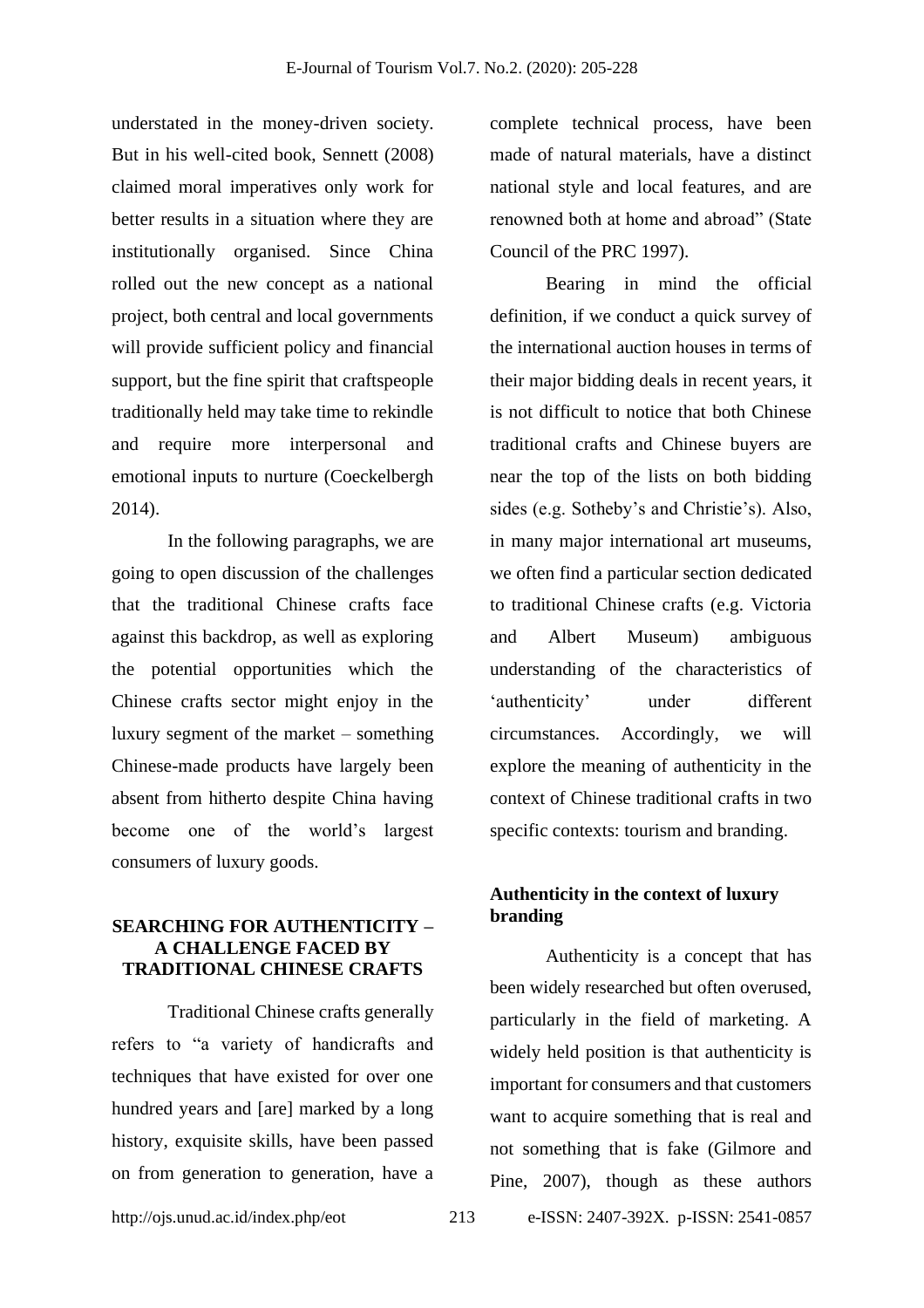concede that authenticity can be seen in a variety of ways and its prominence may vary from one enterprise to another. To simplify a somewhat complex series of arguments, the essence of authenticity lies in the ability of companies to build brands in which consumers have faith and confidence that the products they are buying are somehow rooted to tradition, locality or genuine craftsmanship.

Research findings suggest that consumers' perceptions with regard to the authenticity of the products and the locations where they make purchases tend to influence their consumption behaviours (Ramkissoon & Uysal 2011, Kim & Bonn 2016, Fritz et al. 2017). Hede and others (2014, p 1395) tested and confirmed that "consumer scepticism and expectations are antecedents to perceived authenticity of the visitor experience" under the research context of museum in which curatorial expertise provides validation.

Bergadaà (2008) claimed the experience of authenticity in relation to craft industry falls into three fields: the objects of artistic craftsmanship; the professionalism of craftspeople; and the relationship that is built during the interaction of consumers and craftspeople in relation to the cultural and aesthetic experience associated with crafts production.

Furthermore, affluent consumers (the mainstay of the luxury markets) are searching for authenticity beyond physical objects, which may sometimes be artificially branded with 'authentic features'. Instead, they pursue the authentic values embedded in the physical object which is "secured by craftsmanship, scarcity of supply, unique aesthetics, the link to the origin, non-necessity, and the high price" (Hitzler & Müller-Stewens 2017: 53).

Concurrently, luxury brands view authenticity as a prime parameter to differentiate themselves from mass others (Heine et al, 2016; Hitzler & Müller-Stewens 2017), and therefore strive to exhibit their excellence and perfection through authenticity in every aspect of their business, as part of their overall management strategies (Hitzler & Müller-Stewens 2017). From this point of view, the traditional Chinese crafts are able to match with these 'luxury credentials' in the sense of offering 'authentic value', which is one of the factors that help explain why some traditional Chinese crafts are frequently among the top-priced transactions made on both domestic and international antique auction markets.

However, what is particularly interesting about Chinese consumers is that, for them, the emphasis on authenticity has a slightly different manifestation, with

http://ojs.unud.ac.id/index.php/eot 214 e-ISSN: 2407-392X. p-ISSN: 2541-0857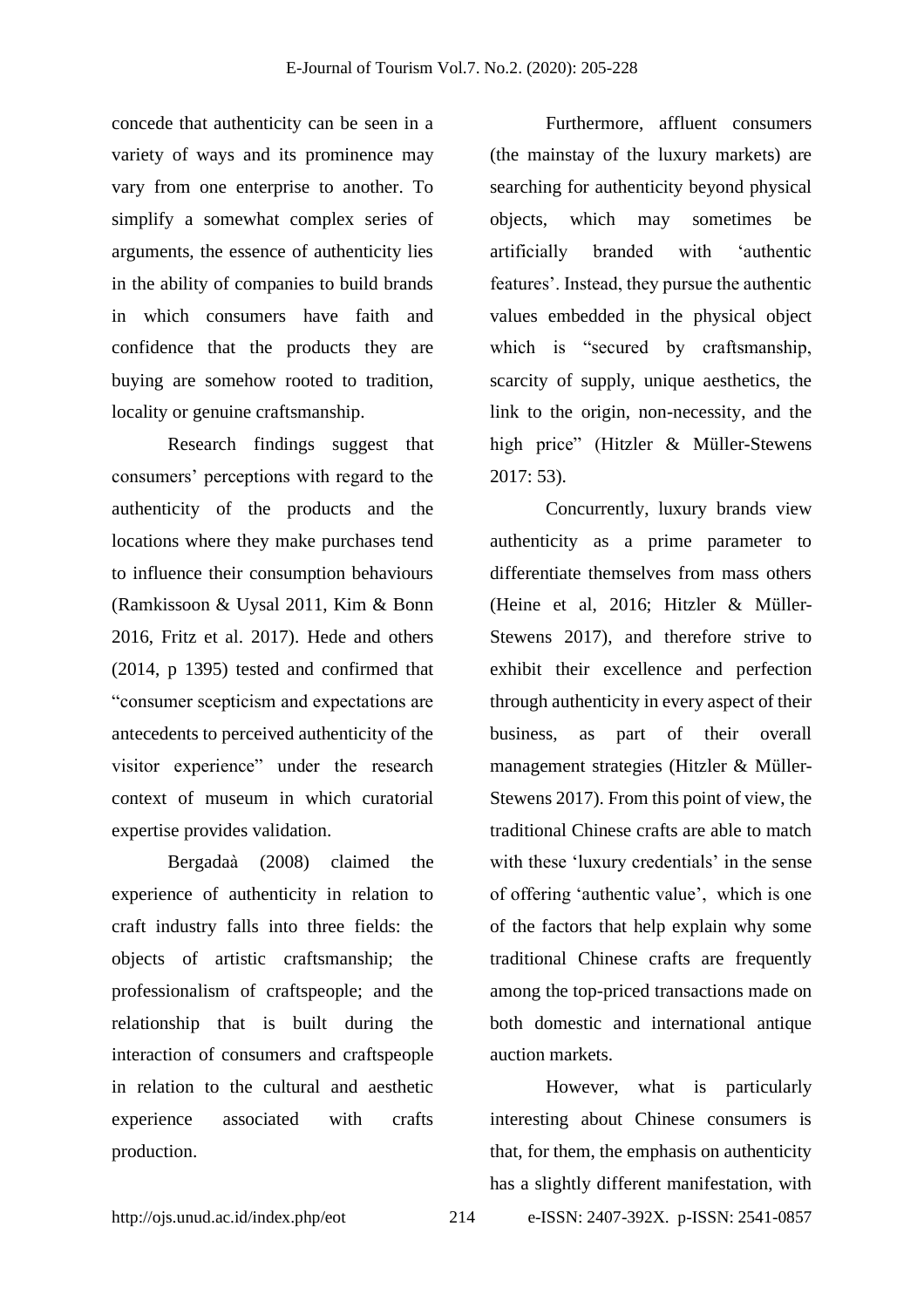less emphasis on a perceived binary relationship between authentic and inauthentic products (Liu, Yannopolou, Bian and Elliott 2015). The authors suggest that Chinese consumers evaluate authenticity in relational and hierarchical terms as opposed to uniqueness and originality, with two authenticity types emerging – domesticated and mimicked (ibid.).

What seems to be emerging from this research is that the Chinese place an emphasis on 'brand equity' and long-term relationships with consumers, but this is potentially problematic in the context of tourism where craft makers often do not have meaningful and clearly identifiable brands, and are unlikely to engage in longterm relationships with consumers.

#### **Authenticity in the Context of Tourism**

Many Chinese craft producers sell their wares in the context of tourism, which has a huge domestic dimension. Even though the customers often share the same culture as the producers, many craft makers complain the buyers are not very interested in traditional themes and are driven by questions of price rather than quality. A common refrain is that craft producers are being pushed by the demands of this market to produce goods that are not authentic in terms of traditional craftsmanship. Several

scholars in the field of tourism studies have been investigating the impacts of tourists on the authenticity of handicrafts, with much research focusing on East and South East Asia (Graburn 1984, Parnwell 1993, Bruner, 2005, Wherry 2006, Chang et al. 2008). It worth considering their main observations at this juncture as an additional set of issues comes to the fore, such as the notion of the 'staged authenticity' of tourist attractions (McCannell 1973), 'objective authenticity' (Wang 1999), which is further elaborated by Steiner and Reisinger (2006) and Lau (2010), as well as 'constructed authenticity' and 'existential (subjective) authenticity' (Cohen 1988).

Cohen and Cohen (2012) point out that the "…three discourses are not on the same level: while objective (object) authenticity and existential (subjective) authenticity denote different types of (personally experienced) authenticity, constructed authenticity does not; rather, it relates implicitly to the process of social construction of the other two types". In an attempt to get to the heart of the authenticity debate in tourism, Tom Selwyn (1996) offered the distinction between "hot" and "cool" authenticity. Selwyn (1996: 20-21) conceived of "hot" authenticity as that "aspect of the imagined world of tourist make-believe…concerned with questions of self and society," in particular with the

http://ojs.unud.ac.id/index.php/eot 215 e-ISSN: 2407-392X. p-ISSN: 2541-0857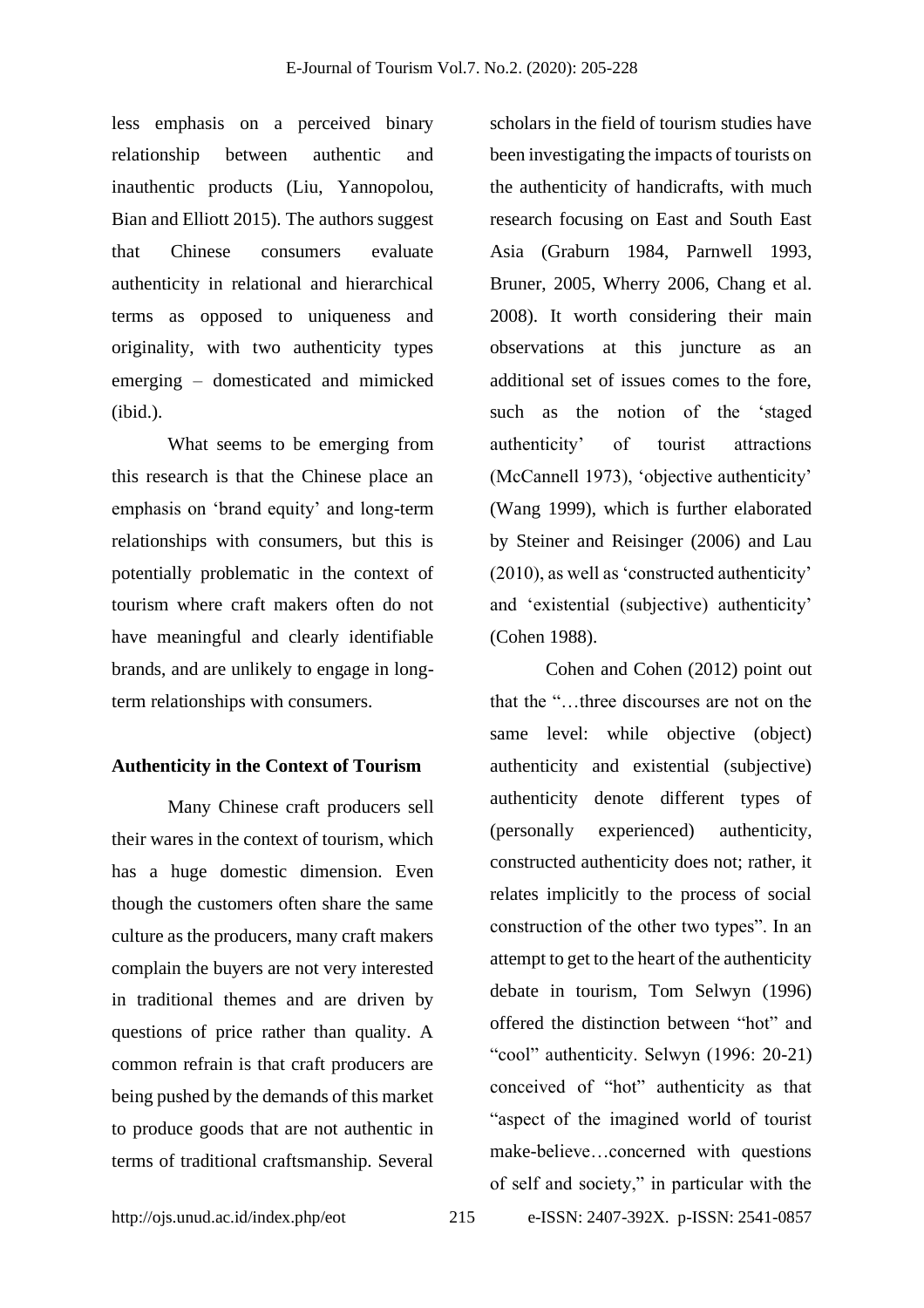quest for an "authentic self" and "authentic other." Selwyn distinguishes the concept of "cool" authenticity as reserved for propositions which aim to be open to the kinds of procedures described by Popper [i.e. are subject to falsification]. Selwyn appears to distinguish between a "social" and a "scientific" version of authenticity, or in more theoretical terms, an "emic" and an "etic" one – one experienced by the tourists, the other representing a theoretical topdown approach (Cohen and Cohen 2012). But what about the situation in China?

The meaning of the term 'authenticity' in China seems to have a sense which does not differ much from the English use of the term in which authenticity is seen as embodying something that is original and is not a copy. It might also be added that there also the curatorial sense of the word which may be captured in terms such as expertise (of the scholar/curator), provenance (origin), materials, association, name (often in the langue of the place of origin), documentation, measurement and photographic record. In fact, it is often these features that have pride-of-place in a museum's documentation, and a great deal of effort goes in to the accuracy of the records on file.

http://ojs.unud.ac.id/index.php/eot 216 e-ISSN: 2407-392X. p-ISSN: 2541-0857 Similar concerns are also seen in the authentication of high quality crafts and luxury goods, which are often

interchangeable. All of the above curatorial concerns appear to be taken into account with an underlying desire to protect the authenticity of the creator's products and in particular the creator's or company's intellectual property. This is not just a matter of pride as there is a very strong underlying business imperative to protect the producer's brand and identity, not least because of the threat of copying without the initial investment in creating. This means that the brand or company that created a given object risks losing its initial investment if it is simply copied by another commercial concern that did not have to invest in the creativity vested in a high quality and desirable item.

There are "craft experts" – both Chinese and foreign - who can provenance crafts and understand the significance of their patterns, style and manner of manufacture, in other words 'cool authenticity'. However, some Chinese crafts have considerable "kerb appeal" and there are now many varieties designed to appeal to tourists – 'hot authenticity'. But these new forms of "Chinese crafts" may not be rooted in the tangible and intangible heritage of traditional crafts, though the results are often pretty impressive. Creativity may be defined as a phenomenon whereby something new and of value is formed. Creativity may be intangible (e.g. music, stories, humour) or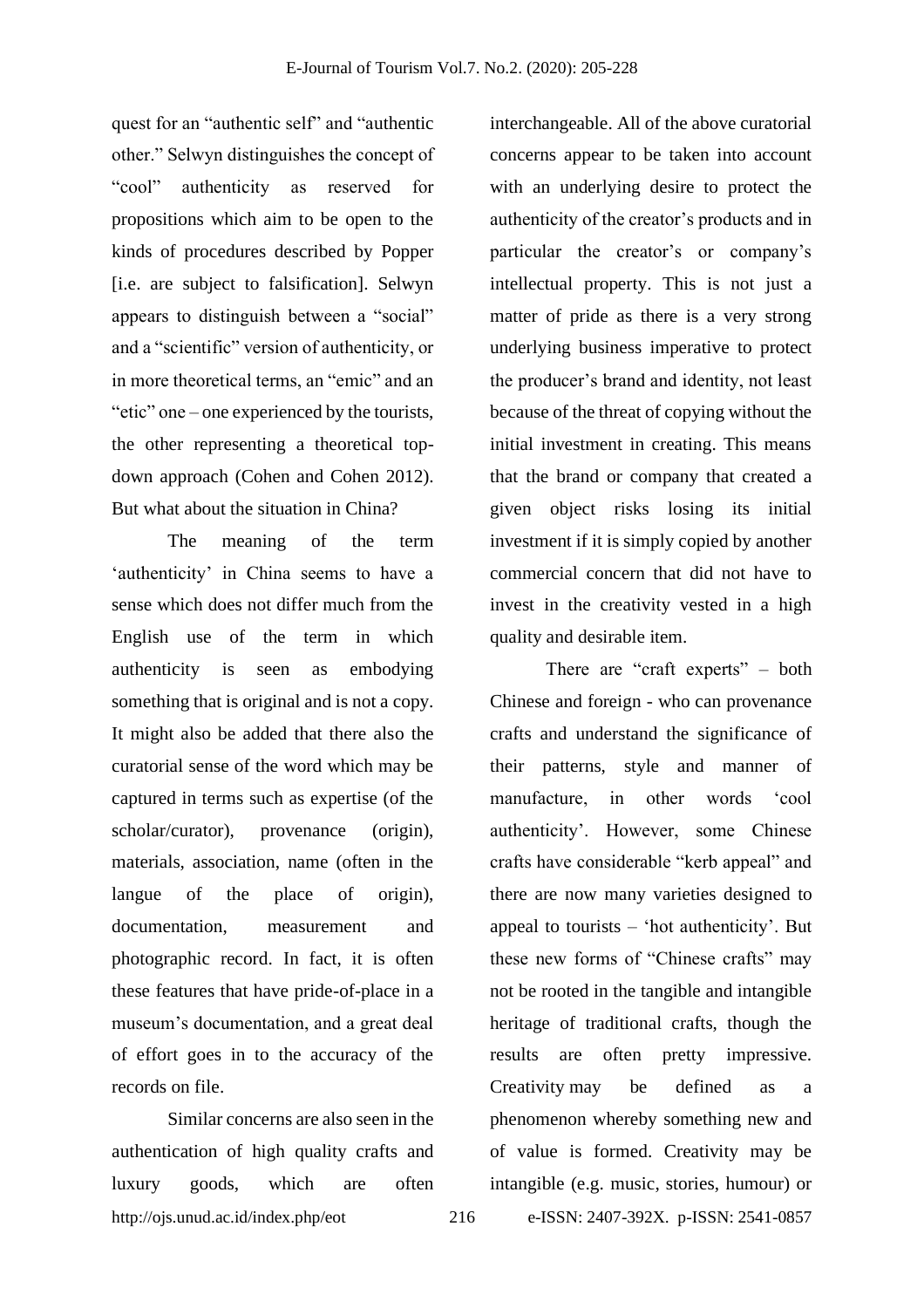tangible (paintings, sculptures, buildings). While traditional Chinese crafts would at first glance appear to be tangible, there are intangible elements associated with the symbolism of certain designs. While such items may be readily intelligible to Chinese purchasers, foreigners are often in need of interpretation, as they may not be familiar with the stories or symbolism inherent in such objects. Why is it important to consider tourism?

http://ojs.unud.ac.id/index.php/eot 217 e-ISSN: 2407-392X. p-ISSN: 2541-0857 The position of Chinese traditional crafts in tourism is mixed. 'Authentic' traditional crafts may be collected by knowledgeable tourists, both domestic and foreign, and there is a market for high-end crafts that acknowledge the ancient traditions of China but have taken them to new creative heights. Interestingly, these exclusive crafts are often designed by very small companies making very high valueadded products, but what about the popular market? Informal questioning of tourists and an examination of blog posts where China's craft products are mentioned, indicates that, for Western tourists at least, traditional craft products have limited appeal. The themes, uses and associations of these crafts are often unknown, though there is a growing literature. There is also limited use of the "co-creation of experience" model in China, where the purchaser and the producer come together in a shared creative undertaking. It is these

contexts where interpretation can enhance the value-added, not least because tourism is moving on to the consumption of experiences

It would appear that many small and medium-sized producers of crafts, as well as some major concerns, are focused on the home market, and seem to assume that their products automatically have international appeal. The 'authenticity' and 'creativity' of these companies can be directed at the international tourism market through clever designs, shops displays and social media.

# **CAN 'LUXURY BRANDING' PROVIDE AN OPPORTUNITY FOR CHINESE TRADITIONAL CRAFTS?**

It may sound irrelevant or controversial to bring 'luxury' into the current research context, but what many luxury brands have experienced in the last century could have some implications for the development of Chinese traditional crafts in both the domestic and international markets. Rebecca van Bergen (2017) asked if fine European craftsmanship contributed to the success of many internationallyrenowned luxury brands, why hasn't this happened in the rest of the world? It is an even more sarcastic question to ask in the Chinese context: whilst there are thousands (perhaps millions) of skilled craftspeople mastering all forms of traditional Chinese craftsmanship, and China's export of craft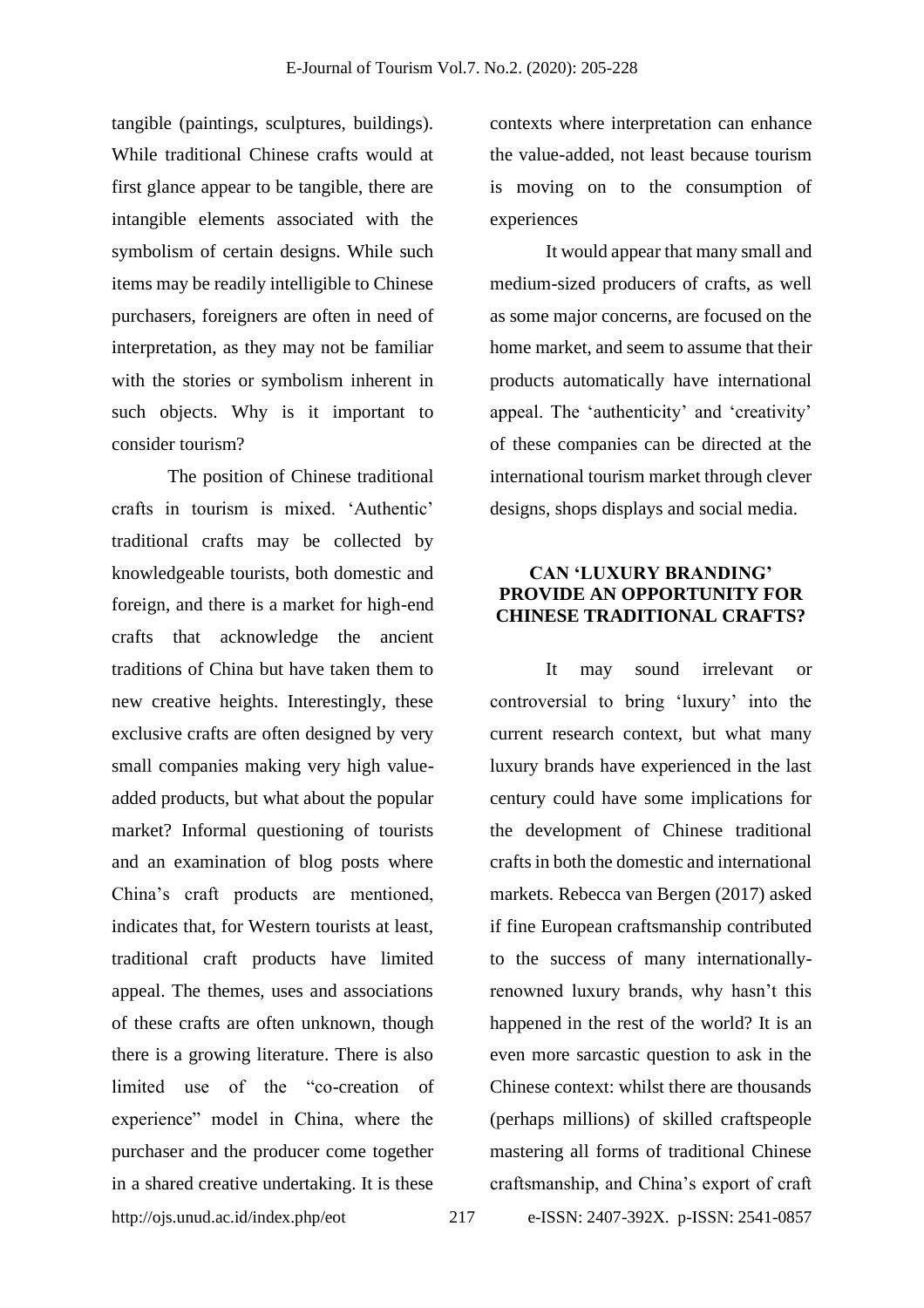products is in the leading position in the international trade market, why has China only earned herself a very damaging reputation with the label 'made in China'?

On the other hand, if we examine closely those international (mainly European) luxury brands with more than 50 years' history, their products and experiential qualities seem to share certain common features: these include historical **heritage and cultural attachment**, unique know-how (**craftsmanship**), the longlasting **quality** of the product (and experience), a **restricted and selective distribution** system, **personalised** service and excessive prices, and above all a **sense of privilege** brought to the owners who purchase or possess the products (and experiences) (Kapferer & Bastien 2012: 47). It is not difficult to find certain of these 'luxury features' (such as historical and cultural attachment, craftsmanship) also associated with Chinese traditional crafts, as we have discussed in the previous sections. But other components such as product quality and consistency, distribution system, and personalised service, still require further development in order to restore the reputation of traditional Chinese crafts and deliver a sense of 'privilege' to the consumer.

# **Building Luxury Brands for Chinese Traditional Crafts**

Theoretically, building a luxury brand requires two fundamental elements, which are the historical heritage to which the brand is attached, and a convincing story the brand can tell to luxury consumers (Kapferer & Bastien 2012). China is hardly deprived of either element, which means traditional Chinese crafts possess the fundamentals to metamorphose into luxury products and experiences. However, what seems missing here is the 'brand' - an identifiable name that can represent the beauty of the traditional Chinese crafts and differentiate them from the competitors in the market.

However, it is only very recently that China has evinced an intention to build brands that seek to exploit the country's historical inheritance. While most famous brands in the luxury industry globally have striven for innovation and market expansion since the end of WWII, Chinese brands have often moved in the opposite direction, going through a process of nationalisation in the 1950s, and further recession during the Cultural Revolution. The economic reforms of the late 20th Century enabled China to open up to global markets, but while mass-produced but lowpriced Chinese goods have contributed significantly to GDP growth in China, this has occurred at a cost of a Chinese brand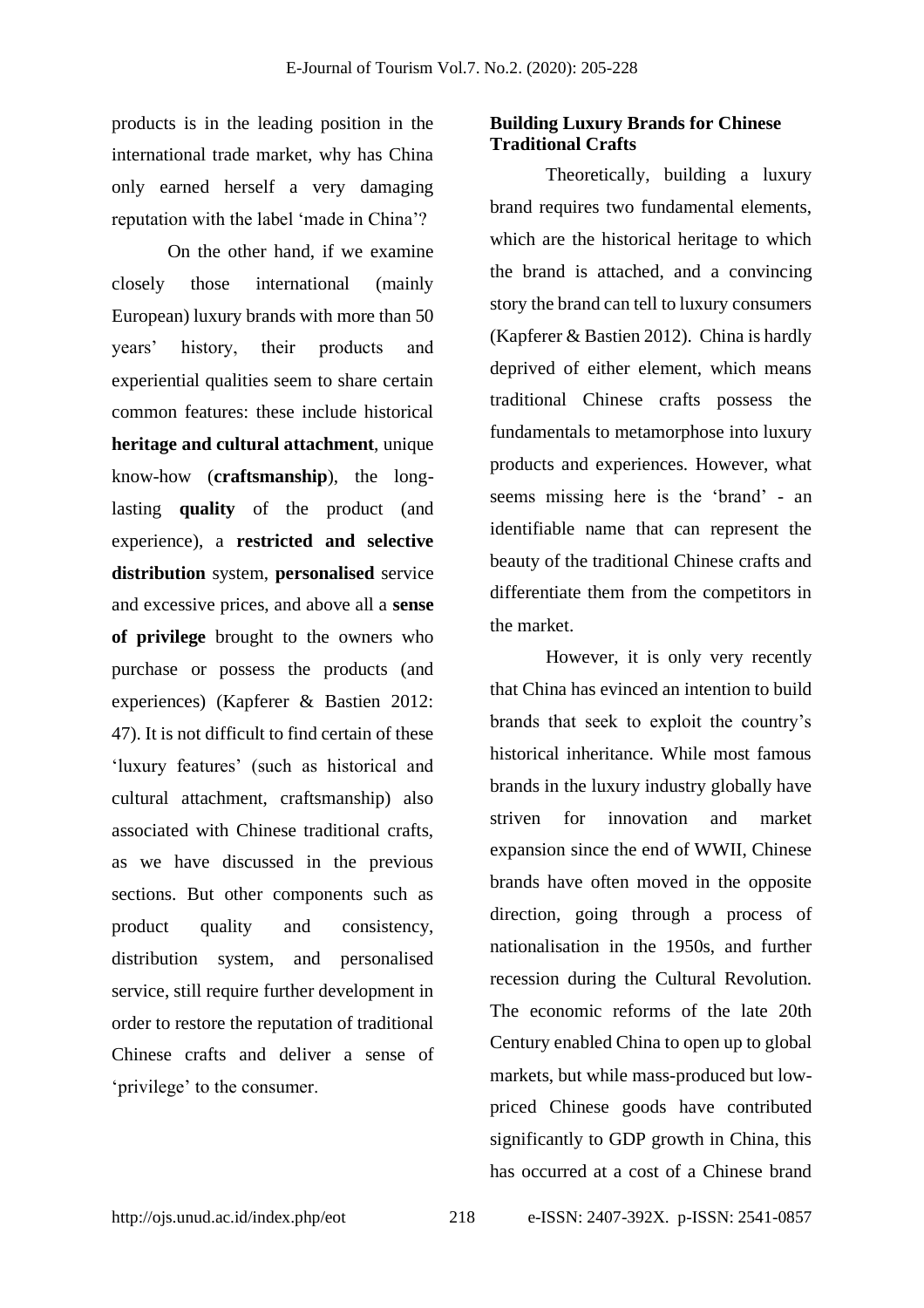image that is often associated with inferior quality.

It was not until 2006 that the Ministry of Commerce of the PRC (MOFCOM) announced the first 434 Mainland Chinese enterprises to be the recipients of the designation 'China Timehonoured Brand', with the aim of promoting famous Chinese domestic brands. Until now, 1128 brands have been recognised in the list, together with an average of 140 years' establishment history (Ge & Wang 2018). However, a mere twenty-one of these brands (2%) are in the category of 'art and craft', with a few more craft brands (e.g. the Gong Qian bamboo fan) included in the category of 'processing and manufacturing'.<sup>1</sup> While perhaps the 'made in China' label has stained Chinese brands' reputation in the global markets, particularly in the segments of daily use objects and counterfeit luxury goods, how can this handful of 'China Time-honoured Brands' battle against the prevailing brand image for Chinese traditional crafts?

# **Developing a Sustainable Brand for Chinese Traditional Crafts**

#### Is Brand Ownership a Myth?

It may take quite some time for many Chinese traditional crafts to build a brand and revitalise their brand image in both domestic and international markets. Accordingly, it may be more realistic to take a closer look at some of the established 'time-honoured' crafts brands which are recognised by the central government. A few questions may be asked here: how many of these brands are well-known by domestic consumers, particularly the younger generations (e.g. the millennials)? How much is knowledge of the brands appreciated and highly valued by the mass market? And ultimately what are the 'strategies' to sustain the brands' development? The following text will discuss four agendas in relation to these questions, starting with the ownership of the brand.

In the luxury industry, there is a universal principle that 'the brand comes first' (Kapferer & Bastien 2012)! The luxury brand owner, whether it is a family or a group, views the brand name as one of most important assets for the enterprise. The brand owner has authority and freedom to steer brand strategies within the enterprise, with the best intention to promote the brand name. In the meantime, the brand owner has all forms of rights to protect the enterprise when the brand name is under threat. The essence of the brand name always stays within the enterprise,

<sup>1</sup> Source of statistics: http://zhlzh.mofcom.gov.cn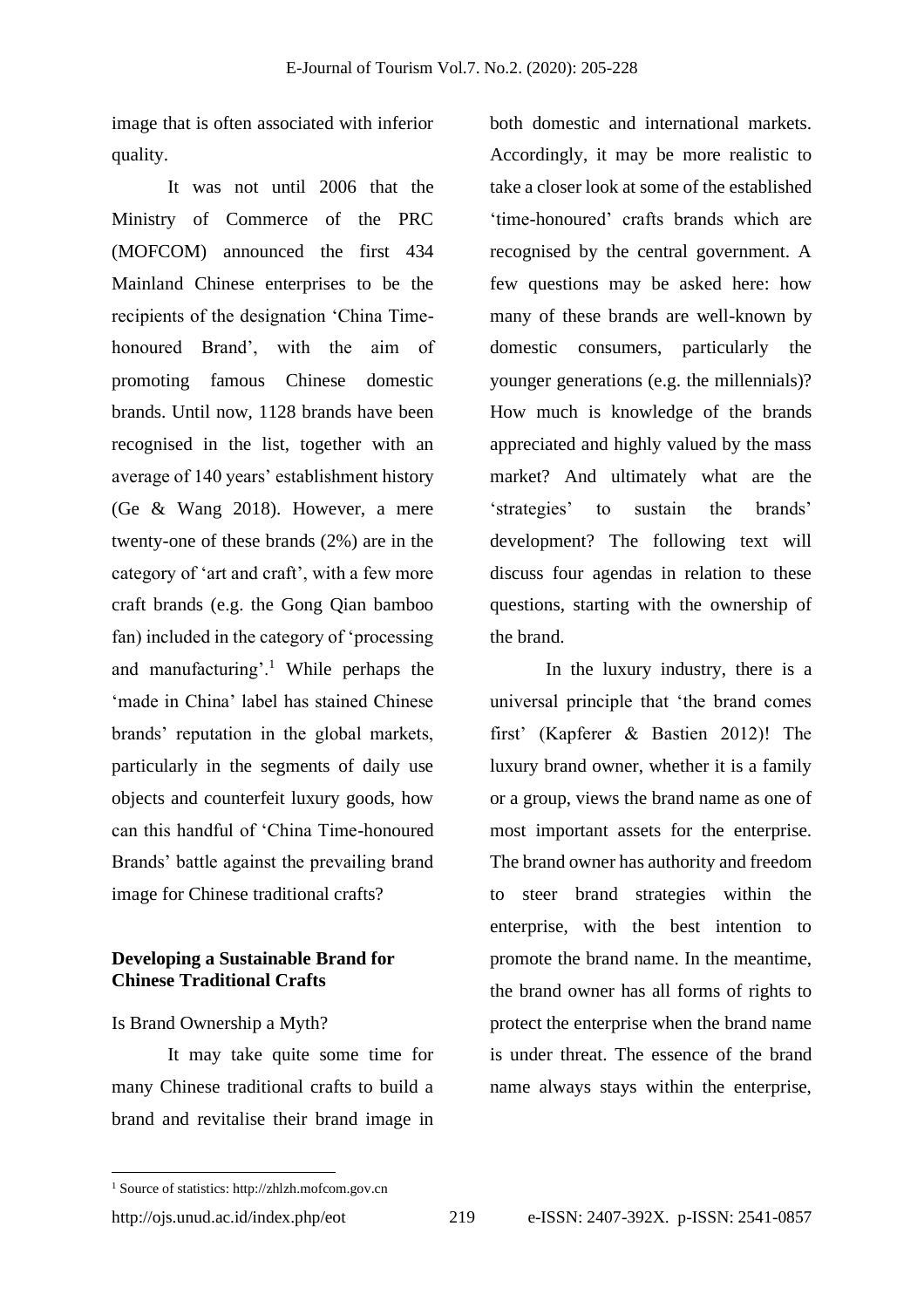and the brand owner is the guardian and guide for the brand.

However, the situation in China seems more complicated for the traditional crafts: obviously many traditional Chinese crafts have manged to maintain the original brand names as they were first established, but the brand owners have not necessarily stayed within the brand family due to the nationalisation policies of the Maoist era, though interestingly the early Communist leaders espoused their support for what they considered to be 'time honoured' brands (China Daily  $15<sup>th</sup>$  August 2011). Now, in order to rejuvenate authentic craft brands, the government intends to 'reconnect' the brand name with the original brand founding family, often through the use of social media (Barclay 2017) but this is challenging given that the original brand essence has been long lost over the past 50 years (Li & Ma 2017). So, perhaps the first challenge faced by both sides is to search for the original brand essence and reposition the brand to adapt to the current market.

#### Importance of Brand Protection

Brand protection is the second agendum that has to be taken into serious consideration once the brands start trading on both international and domestic markets. In order to protect their vital brand asset, luxury brands have always armoured themselves with layers of protection for their intellectual property rights, ranging from international treaties (e.g. WIFO) to regional agreements (e.g. EUIPO) and domestic legal regulations. For example, Christian Louboutin devoted six years to the battle against a rivalry company who had replicated the distinctive scarlet red sole; Gucci engaged in a 9-year-long international court case to fight for trademark rights against Guess; and there are many more examples that might be cited. It might be unrealistic to expect the traditional Chinese craft people to equip themselves with legal protection similar to the world-famous luxury brands, not least given weaknesses in the country's own intellectual property protection legislation, but it is nonetheless necessary for them to acquire and equip themselves with knowledge of the forms of protection they require to guard their own intellectual property in relation to craft work.

China has been rather late in developing and enforcing effectively a legal protection system for IPR, which has clearly not helped crafts producers to nurture a conducive atmosphere. The "Regulations on Protection of Traditional Arts and Crafts" were first issued in 1997, and so far is the only IP regulation with a specific focus on traditional arts and crafts. It has been widely acknowledged that intellectual property is not only an

http://ojs.unud.ac.id/index.php/eot 220 e-ISSN: 2407-392X. p-ISSN: 2541-0857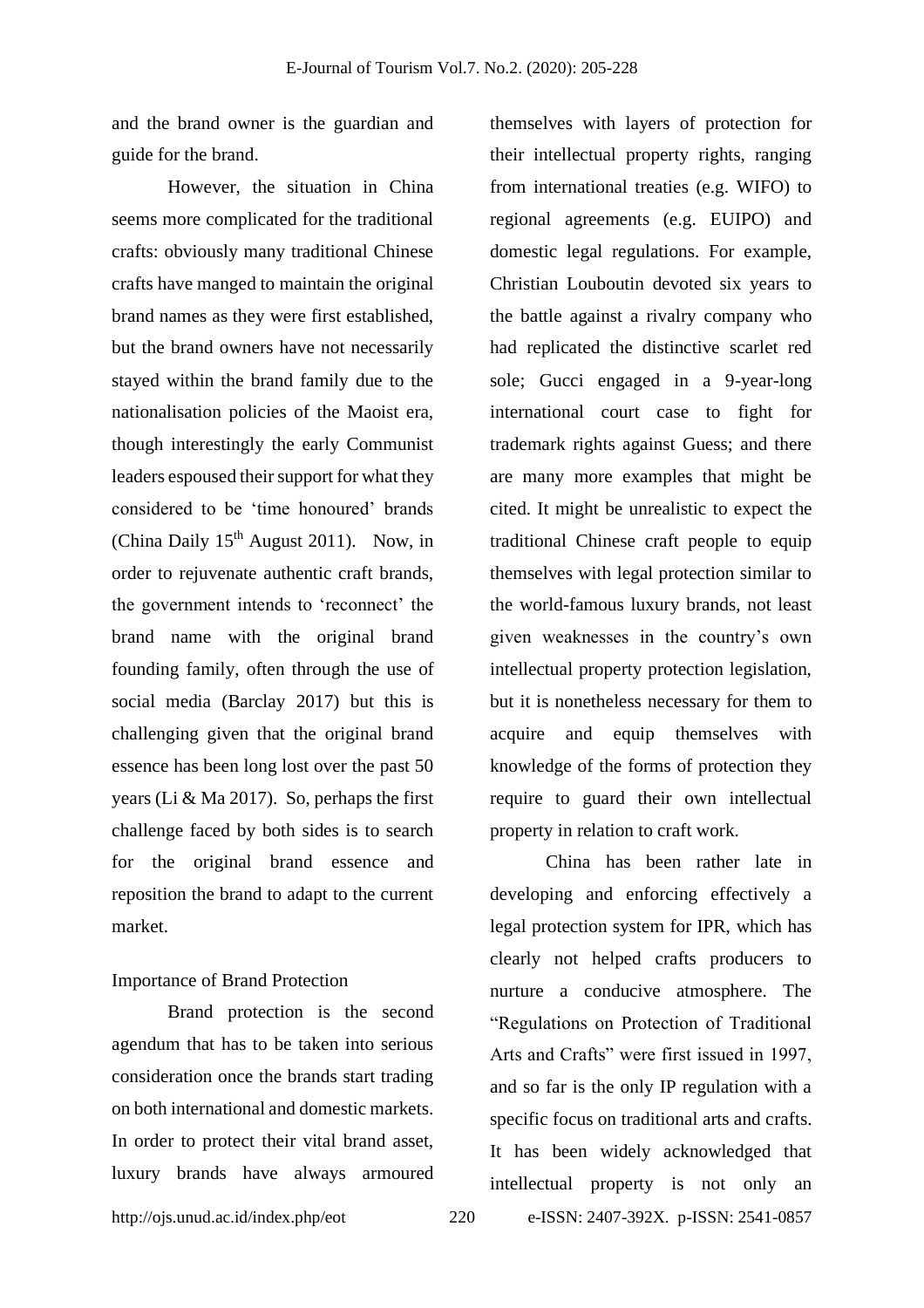economic phenomenon but also a cultural one (Raustiala and Sprigman 2014: 4), which has particular implications in the traditional Chinese crafts industry. The authors Marron and Steel (2000, p. 166) were once informed by a reputable craftsperson that it is a cultural tradition within the crafts community that one should not claim individual ownership of their craft work, because it is considered to be a 'public good', which others were therefore allowed to imitate (ibid). This is largely due to the traditional Chinese mind-set of collectivism, but also through the nature of crafts industry being institutional or communal. Many believe that through sharing, the original creation can be further enhanced through "co-innovation and reinnovation based on the assimilation of imported technologies" (Raustiala and Sprigman 2014:3).

#### Brand Promotion as A Solution

http://ojs.unud.ac.id/index.php/eot 221 e-ISSN: 2407-392X. p-ISSN: 2541-0857 One of the successful tactics that many luxury brands adopt in promoting their products is to showcase the craftsmanship involved in the construction of the final piece of work. A successful luxury brand would usually first make their name within their own domestic market before expanding to overseas markets. According to Bain & Company (2018), Chinese consumers constitute more than 30% of global luxury consumption, and the

millennial generation (typically aged 20- 34) have become major contributors to this. In the face of a younger generation of consumers who clearly have stronger spending power and brand value perception, Chinese traditional crafts have not been very effective in drawing their attention, which is a frequent complaint by craft producers surveyed by the authors of this paper. Whilst it is not too late to target the younger Chinese, the principal question is how? Research studies have identified one type of young Chinese luxury consumers as 'spirituals' (Ngai 2012) who have the capacity genuinely to understand and appreciate the aesthetic and social value of objects, and who also pursue associated experiences beyond the material.

The documentary programme "Masters in the Forbidden City", which was broadcast on China Central Television in early 2016, became surprisingly popular among the young Chinese audience who mostly accessed the episodes through online streaming and tagged the programme as the new 'online influencer' (Global Times 2016). The documentary depicted the life stories of craftspeople preserving and restoring antique works for the Forbidden City Palace Museum, and the success of the documentary sent a clear message: the modern methods used to reinterpret traditional culture now can not only form a bridge between history and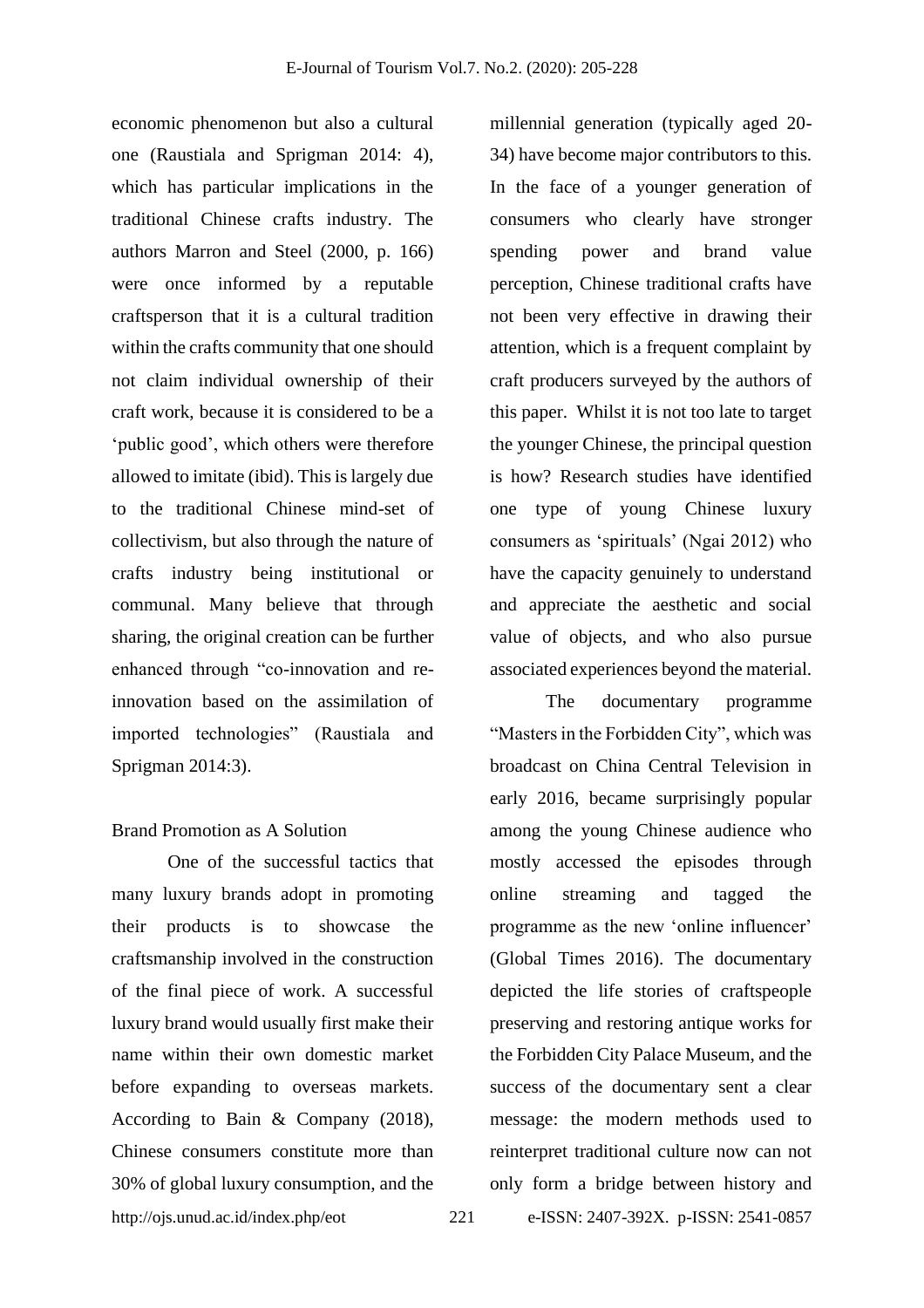make connection with current realities (Song, 2017, 160), but can also build a cultural and emotional connection to young people that rejuvenates their love of 'good culture' (ibid).

#### Brand Inheriting is A Mission

If it is true that China has been in danger of losing her grassroots essentials of traditional crafts because of political changes and economic development, these paradoxically may be seen as a basis for the revival and perpetuation of China's historical and cultural heritage. In order to sustain the brands of the traditional Chinese crafts, the skills and essence of craftsmanship must be passed onto the next generation, so education and training must be viewed as the first and foremost component. In 2012 the Ministry of Education re-introduced '*gong yi mei shu'* (art and craft) into the university undergraduate course catalogue after decades of absence.

http://ojs.unud.ac.id/index.php/eot 222 e-ISSN: 2407-392X. p-ISSN: 2541-0857 Chinese scholars Tang and Tao (2014) nonetheless admit that universities face challenges to implement the new course catalogue, but can possibly attempt to do so in three areas: to prioritise and incorporate local crafts which manifest regional characteristics; to invite the experienced craft masters into the lecture room to demonstrate the empirical skills that complement the theories they are

learning; and to incorporate innovative ideas related to culture and modern life into the building of the curriculum. An interview with an art scholar Mr. Li from Shanghai adds further reflection on the theme of this paper: he believes that the national policy to promote 'craftsmanship' indicates the government's intention to elevate the social status of craftspeople and their craft works, with the universities acting as one of first gateways to set this in motion.

On the other hand, a few Chinese Haute Couture brands Guo Pei and Lan Yu have managed to make their way to Paris and exhibit their collections since 2016. And what has contributed to their success apart from the Chinese themes embedded within their designs - is the unique craftsmanship: the traditional embroidery techniques the designers have applied to enable them to deliver unique, exquisite and luxury pieces on the Paris fashion stages.

## **CONCLUSION: A STRATEGIC DEVELOPMENT TRAJECTORY**

As academics with their particular research focus on the luxury industry and cultural tourism and museums, we would argue that there is a great deal to learn from history. But this is not an anti-development position as it is clear that human society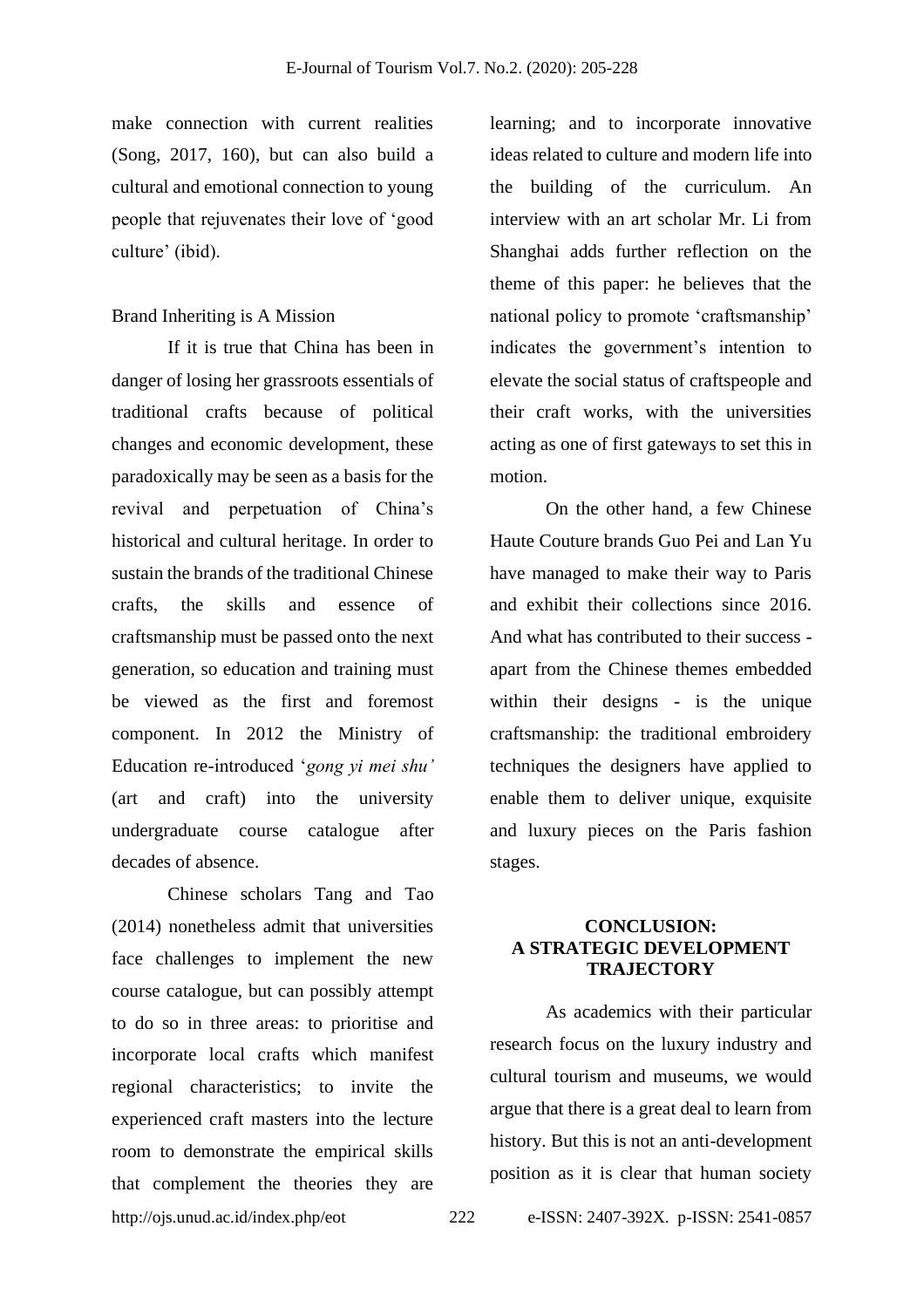should and will develop for myriad good and beneficial reasons, but sometimes we have to surrender to the truth that history repeats itself and we have to take stock and reflect on what happened in the past, and what we can do to improve upon it. Chinese handicrafts are simultaneously commodities and heritage-cum-pride goods that have their roots deeply embedded in Chinese history going back to at least the Zhou Dynasty if not earlier. Even if we need not take at face value the declared love of the early leaders of the Peoples' Republic of China for time-honoured brands, it would seem to indicate that they were voicing perhaps a commonly held view. The proliferation of museums across China at both grand and city level to smaller village-based ones devoted to crafts seems to indicate a string and widespread interest in the country's craft heritage.

http://ojs.unud.ac.id/index.php/eot 223 e-ISSN: 2407-392X. p-ISSN: 2541-0857 However, we need to be cautious as China has been undergoing for some decades an enormous transformation in terms of industrialisation and urbanisation, and it seems reasonable to assume that this may be accompanied in paradigm shifts in terms of consumer behaviour. For example, a study from Anshan City in Liaoning Province that Chinese consumers are undergoing a Romantic reappraisal of rurality in contradistinction to the symbolic infrastructure of mass urbanisation and industrialisation that may have some

similarities to the sentiments of the British and West European Romantic Period in the late 18th and early 19th centuries that followed a massive wave of industrialisation there (Griffiths, Chapman and Christiansen, 2010). There are good reasons for linking this reappraisal to tourism as Hitchcock and Barsham (2013) have explored what they call 'prophets of nature' and the ongoing relevance of Romantic ideals in considerations of the relationship between tourism and the environment. This is perhaps one of the areas that we should be investigating when consider the sustainability and authenticity however conceived- of Chinese traditional crafts.

#### **REFERENCES**

- Bain & Company (2018), *After a three-year deceleration, domestic China luxury market started to rebound in 2016 and achieved 20% growth in 2017.* Available https://www.bain.com/about/mediacenter/press-releases/2018/chinaluxury-report-2018 (Accessed on: 25 June 2018).
- Barclay, A. (2017), Follow Me: Luxury Brands Turn to Social Media to Connect with Customers. *South China Morning Post* (10<sup>th</sup> October, 2017) https://www.scmp.com/business/com panies/article/2114756/follow-meluxury-brands-turn-social-mediaconnect-customers.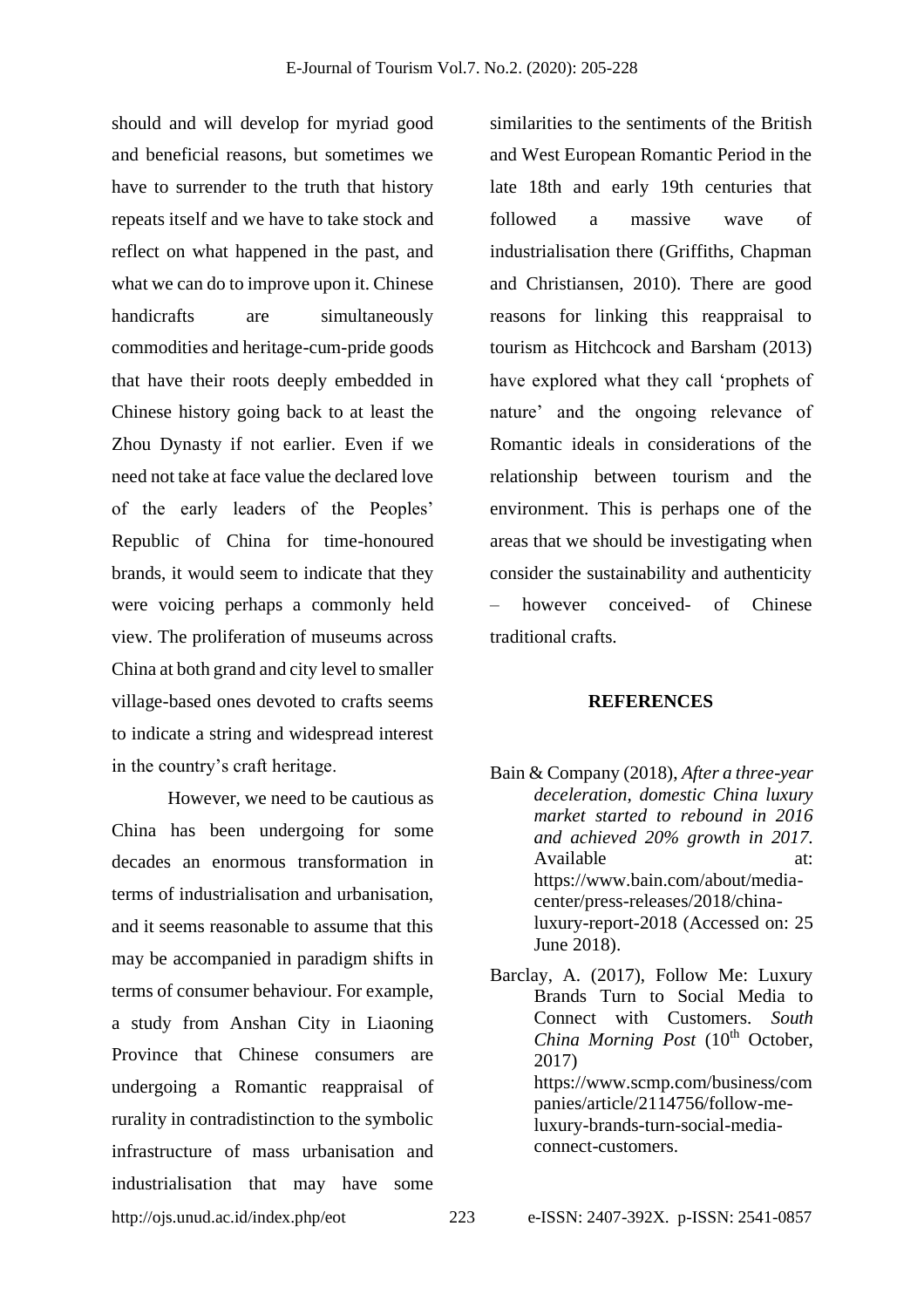- Bergadaà, M. (2008) 'Craftsmen of art, and their craft: the experience of authenticity and its materialization in the places where craftspeople and enlightened clients meet', *Recherche et Applications en Marketing (English Edition)*, 23(3), pp. 5-24. doi:10.1177/205157070802300302.
- Bruner, E. (2005), *Culture on tour: ethnographies of travel*. Chicago: University of Chicago Press.
- Chang, J., Wall, G. & Chang, C-L. (2008), 'Perception of the Authenticity of Atayal Woven Handicrafts in Wulai, Taiwan', *Journal of Hospitality & Leisure Marketing*, 16(4), pp. 385- 409. doi: 10.1080/10507050801951700.
- Coeckelbergh, M. (2014) 'Moral craftsmanship', in Moran, S., Cropley, D. & Kaufman, J.C. (eds.) *The ethics of creativity*. London: Palgrave Macmillan, pp. 46-61.
- *China Daily* (2011) 'Time-Honored Brands Praised by Mao Zedong, Zhou Enlai and Deng Xiaoping' (15<sup>th</sup> August, 2011) http://www.chinadaily.com.cn/china/ 19thcpcnationalcongress/2011- 08/15/content\_29579095.htm.
- Cohen, E. (1988)' Authenticity and commoditization in tourism', *Annals of Tourism Research*, 15 (3), pp. 371- 386.
- Cohen, E. and Cohen, S.A. (2012), 'Authentication: hot and cool', *Annals of Tourism Research*, 39(3), pp. 1295-1314.
- Corrigan, G. (2002) *Guizhou Province: Costume and Culture in Remote China*. Guiyang: Ghuizhou Overseas Travel Corporation.
- Eno, R. (2010) 'Mohist thought', *Indiana University, Early Chinese Thought [B/E/P374] – Fall 2010.* Available at: http://www.iub.edu/~p374/Mohism.p df (Accessed on: 31 July 2018).
- Ernst & Young. (2012) *Competitive study on handicrafts sector in China*. New Delhi: Export Promotion Council for Handicrafts. Available at: http://www.epch.in/ChinaStudy/Rep ort.pdf (Accessed on: 26 July 2018).
- Europol & EUIPO. (2017) *2017 Situation Report on Counterfeiting and Piracy in the European Union*. Alicante: EUIPO. Available at: https://euipo.europa.eu/tunnelweb/secure/webdav/guest/document \_library/observatory/documents/repo rts/Situation%20Report%20EUIPO-Europol\_en.pdf (Accessed on: 30 June 2018).
- Fritz, K., Schoenmueller, V. & Bruhn, M. (2017), 'Authenticity in branding – exploring antecedents and consequences of brand authenticity', *European Journal of Marketing*, 51(2), pp. 324-348. doi: 10.1108/EJM-10-2014-0633.
- 葛亮亮; 王珂. (2018) '你好!我是中华老 字号……', 人民日报. 6月5日.
- Ge, L-L. & Wang, K. (2018) 'Ni hao! Wo shi zhong hua lao zi hao……', *People's Daily.* 5<sup>th</sup> June. Available at: http://paper.people.com.cn/rmrb/htm l/2018- 06/05/nw.D110000renmrb\_2018060 5\_1-06.htm (Accessed on: 18 July 2018).
- Gilmore, J.H. & Pine, J. (2007), *Authenticity: What Consumers Really Want*, Boston: Harvard Business School Press.
- Global Times (2016), *Antique repair documentary becomes unexpected hit among China's youth*. Available at: http://www.globaltimes.cn/content/9 69784.shtml (Accessed on: 25 June 2018).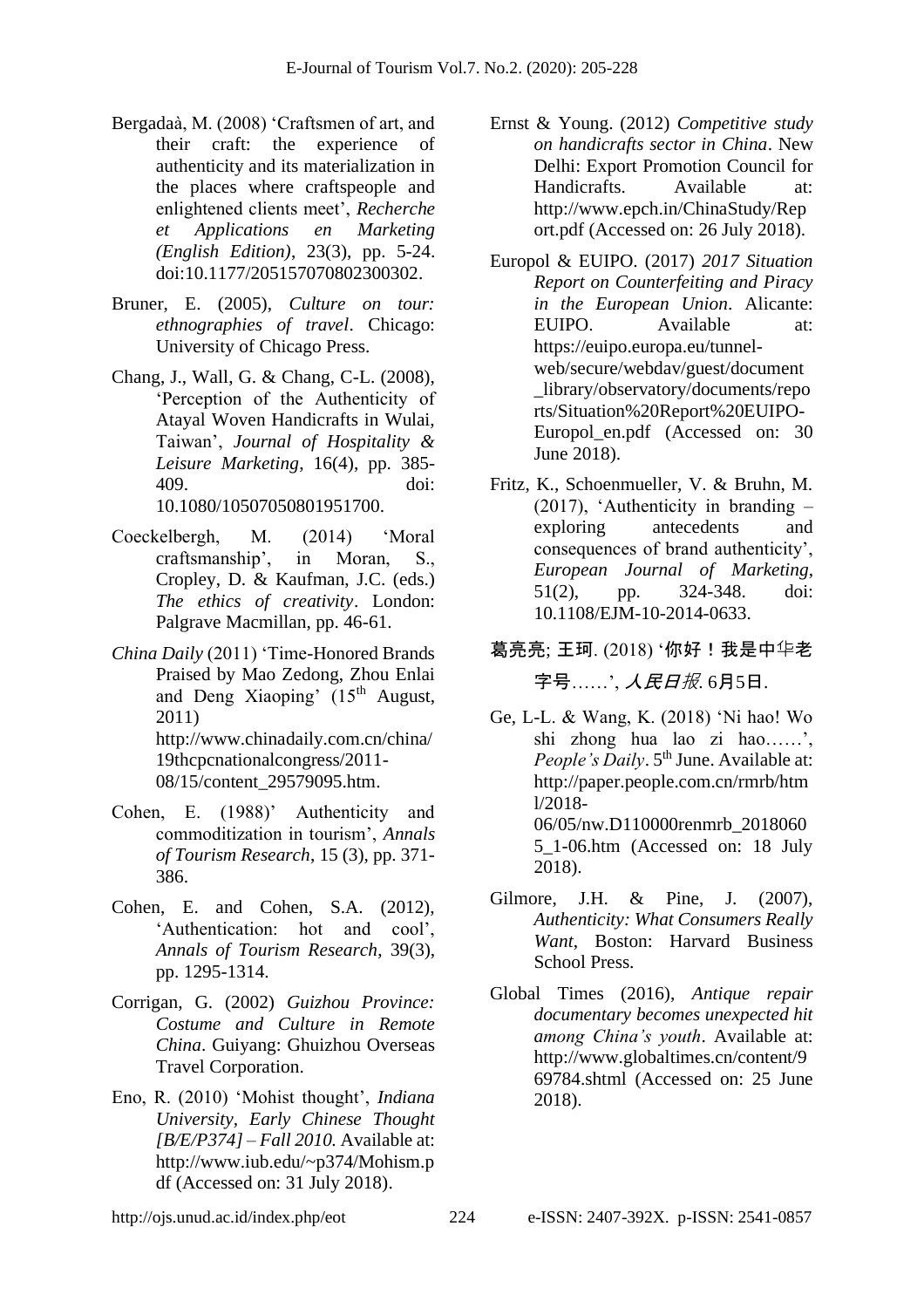- Graburn, N. (1984) 'The evolution of tourist arts', *Annals of Tourism Research*, 11(3), pp. 393-419. doi: 10.1016/0160-7383(84)90029-X.
- Graburn, N. (2000) Foreword in Hitchcock, M & Teague, K. (ed.) (2000) *Souvenirs: The Material Culture of Tourism*. Aldershot: Ashgate, pp. xiixvii.
- Greenhalgh, P. (1997), 'The history of craft', in P. Dormer (ed.), *The Culture of Craft: Status and Future*. Manchester: Manchester University Press, pp. 20-52.
- Greenhalgh, P. (ed.) (2002), *The Persistence of Craft: The Applied Arts Today*. London: A&C Black.
- Greenhalgh, P. (2010) 'The History of craft', in Lees-Maffei, G & Houze, R. (eds.) *The Design History Reader*. Oxford & New York: Berg Publishers, pp. 329-335.
- Hede, A-M., Garma, R., Josiassen, A. & Thyne, M. (2014), 'Perceived authenticity of the visitor experience in museums: Conceptualization and initial empirical findings', *European Journal of Marketing*, 48 (7/8), pp.1395-1412. doi: 10.1108/EJM-12- 2011-0771.
- Griffiths, M.B., Chapman, M. and Christiansen, F. (2010) Chinese consumers: the Romantic reappraisal, *Ethnography*, 11:3, pp. 331-357.
- Heine, K., Phan, M. & Atwal, G. (2016), 'Authenticity and prestige: what luxury brands could learn from the wine industry?', *Luxury Research Journal*, 1(2), pp. 177-190. doi: 10.1504/LRJ.2016.078127.
- Hitchcock, M & D. Barsham (2013), 'Prophets of nature: romantic ideals of nature and their continuing relevance to tourism today' In Holden, A. & Fennell , D (eds) *The Routledge Handbook of Tourism and the Environment*. London; Routledge pp. 54-64.
- Hitchcock, M & Teague, K. (ed.) (2000) *Souvenirs: The Material Culture of Tourism.* Aldershot: Ashgate.
- Hitzler, P. A. & Müller-Stewens, G. (2017), 'The strategic role of authenticity in the luxury business', in Gardetti, M.A. (ed.) *Sustainable Management of Luxury.* Singapore: Springer Singapore, pp. 29-60.
- Hu, Yongqi. (2017), 'Plan to revitalize traditional crafts', *China Daily USA*. 5 April. Available at: http://usa.chinadaily.com.cn/epaper/ 2017-04/05/content\_28802519.htm (Accessed on: 22 June 2018).
- Kapferer, J.N. & Bastien, V. (2012) *The Luxury Strategy: Break the Rules of Marketing to Build Luxury Brands*. London: Kogan Page.
- Lau, R.W.K. (2010), 'Revisiting authenticity: a social realist approach', *Annals of Tourism Research*, 37 (2), pp. 478-498.
- Kim, H. & Bonn, M. A. (2016) 'Authenticity: Do tourist perceptions of winery experiences affect behavioral intentions?', *International Journal of Contemporary Hospitality Management*, 28 (4), pp. 839-859. doi:10.1080/13683500.2010.493607.
- 李飞;马燕. (2017) '中国能打造出世界级 奢侈品品牌吗?', *清华管理评论、* 2017(1/2), pp. 40-47.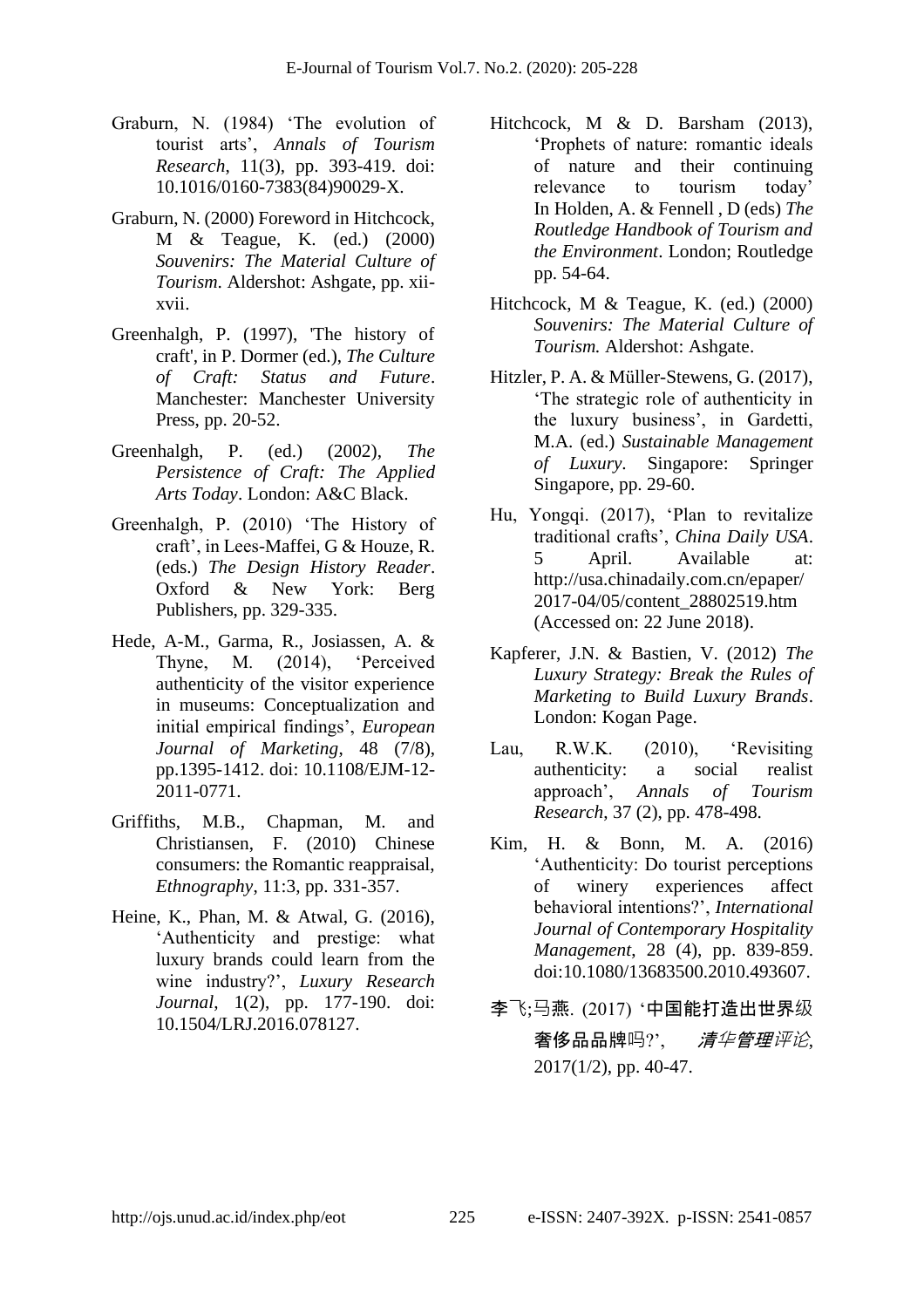- Li, F. & Ma, Y. (2017) 'Zhong guo neng da zao chu shi jie ji she chi pin pin pai ma?', *Tsinghua Business Review*,  $2017(1/2)$ , pp.  $40-47$ http://crrc.sem.tsinghua.edu.cn/u/cm s/crrc/201703/130756557zc5.pdf.
- Liu, M.j., Yannopolou, N., Bian, X., and Elliott, R. (2015), 'Authenticity perceptions in the Chinese marketplace', *Journal of Business Research*, 68:1, 27-33.
- MacCannell, D. (1973), 'Staged authenticity: arrangements of social space in tourist settings', *American Journal of Sociology*, 79 (3), pp. 598- 603.
- Marron, D. B. & Steel, D. G. (2000), 'Which countries protect intellectual property? The case of software piracy', *Economic Inquiry*, 38 (2), pp. 159-174.
- Ngai, J & Cho, E. (2012), 'The young luxury consumers in China', *Young Consumers*, 13(3), pp. 255-266. doi: 10.1108/17473611211261656.
- Parnwell, M. (1993), 'Tourism and rural handicrafts in Thailand', in Hitchcock, M., King, V. & Parnwell, M (eds.) *Tourism in South-East Asia*. London & New York: Routledge, pp. 234-257.
- Ramkissoon, H & Uysal, M.S. (2011), 'The effects of perceived authenticity, information search behaviour, motivation and destination imagery on cultural behavioural intentions of tourists', *Current Issues in Tourism*, 14(6), pp. 537-562. doi:10.1080/13683500.2010.493607.
- Raustiala, K. and Sprigman, C. J. (2014), 'Let them eat fake cake: e rational weakness of China's anticounterfeiting policy', *New York University Law and Economics Working Papers. Paper 376*. Available at: http://lsr.nellco.org/nyu\_lewp/376 (Accessed on: 25 June 2018).
- Risatti, H. (2007), *A Theory of Craft: Function and Aesthetic Expression*, Chapel Hill: University of North Carolina Press.
- Selwyn, T. (ed.) (1999), *The Tourist Image: Myth and Myth Making in Tourism*, Chichester: Wiley.
- Sennett, R. (2008), *The Craftsman*, New Haven & London: Yale University Press.
- Shiner, L. (2012), 'Blurred boundaries"? Rethinking the concept of craft and its relation to art and design', *Philosophy Compass,* 7(4), pp. 230–244. doi: 10.1111/j.1747-9991.2012.00479.x.
- Song, Y. (2017), 'Analysis of Successful reason of "Masters in Forbidden City"', in *2017 4th International Conference on Literature, Linguistics and Arts (ICLLA 2017), 7-9 July 2017, Guilin, China.* London: Francis Academic Press. pp. 159-164. Available at: https://webofproceedings.org/procee dings\_series/ESSP/ICLLA%202017/ ICLLA\_082537.pdf (Accessed on: 26 July 2018).
- Steiner, C.J. & Reisinger, Y. (2006) Understanding Existential Authenticity. *Annals of Tourism Research*, 33 (2), pp.299-318.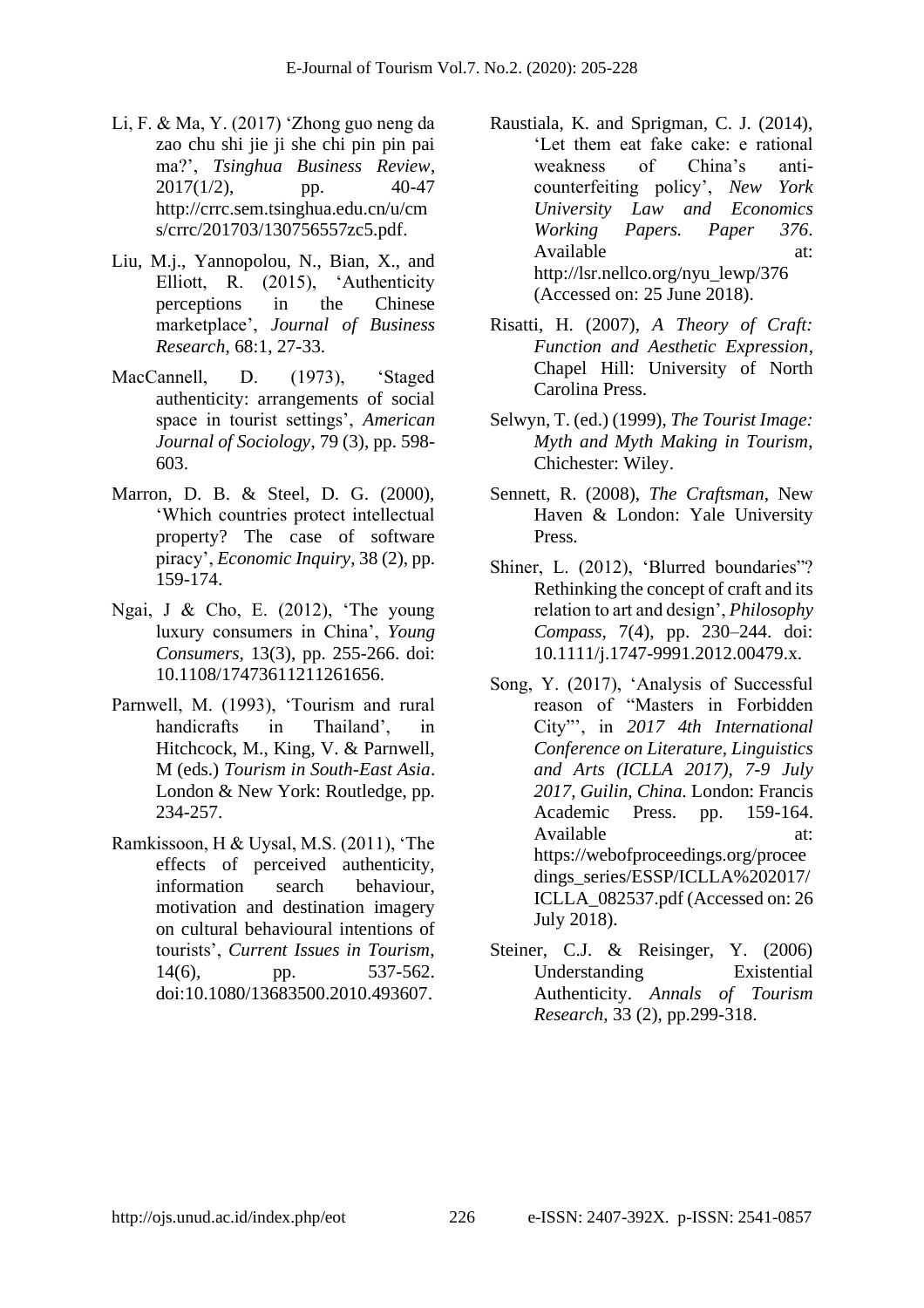- UNESCO & ITC. (1997), 'Adoption of recommendations and plan of action (item 6 of the agenda)', in *International symposium on "crafts and the international market: trade and customs codification" final report*, *6-8 October 1997, Manila*. Switzerland: International Trade Centre UNCTAD/WTO. pp. 6-10. Available at: http://unesdoc.unesco.org/images/00 11/001114/111488eo.pdf (Accessed on: 17 June 2018).
- State Council of the PRC. (1997) *Regulations on protection of traditional arts and crafts*. Available at: http://www.wipo.int/wipolex/en/text. jsp?file\_id=198447 (Accessed on: 22 June 2018).
- 唐胜天, 陶 珂. (2014) '关于教育部重设工 艺美术专业的思考', *艺术探索、* 28(6), pp. 56-58. doi: 10.13574/j.cnki.artsexp.2014.06.013.
- Tang, Sh-T. & Tao, K. (2014), 'Guan yu jiao yu bu chong she gong yi mei shu zhuan ye de si kao', *Yi Shu Tan Suo*, 28(6), pp. 56-58. doi: 10.13574/j.cnki.artsexp.2014.06.013.
- Thornton, P. H. (2002), 'The rise of the corporation in a craft industry: conflict and conformity in institutional logics', *Academy of Management Journal*, 45(1), pp. 8l-101. doi: 10.5465/3069286.
- 田自秉. (2010) 中国工艺美术史*.* 修订本*.* 上海: 东方出版中心.
- Tian, ZB. (2010) *Zhong guo gong yi mei shu shi*. Xiu Ding Ben. Shanghai: Dong Fang Chu Ban Zhong Xin.
- Wherry, F. (2006), 'The Social Sources of Authenticity in Global Handicraft Markets Evidence from Northern Thailand', *Journal of Consumer Culture*, 6(1), pp. 5–32. doi: 10.1177/1469540506060867.
- UNESCO & ITC. (1997) 'Adoption of recommendations and plan of action (item 6 of the agenda)', in *International symposium on "crafts and the international market: trade and customs codification" final report*, *6-8 October 1997, Manila*. Switzerland: International Trade Centre UNCTAD/WTO. pp. 6-10. Available at: http://unesdoc.unesco.org/images/00 11/001114/111488eo.pdf (Accessed on: 17 June 2018).
- UNESCO. (2016) *The globalisation of cultural trade: a shift in consumption: international flows of cultural goods and services 2004- 2013*. Montreal, Quebec: UNESCO Institute for Statistics. Available at: http://dx.doi.org/10.15220/978-92- 9189-185-6-en (Accessed on: 30 June 2018).
- Van Bergen, R. (2017), *In Europe, skilled craftsmanship is luxury. Why not in the rest of the world, too?* Available at: https://www.weforum.org/agenda/20 17/03/artesans-skilledcraftsmanship-equality-nest (Accessed on: 18 June 2018).
- Wang, N. (1999), 'Rethinking Authenticity in Tourism Experience', *Annals of Tourism Research*, 26(2), pp. 349- 370.
- 许纪霖. (2016) 中国人为何缺少*"*工匠精 神*"?*